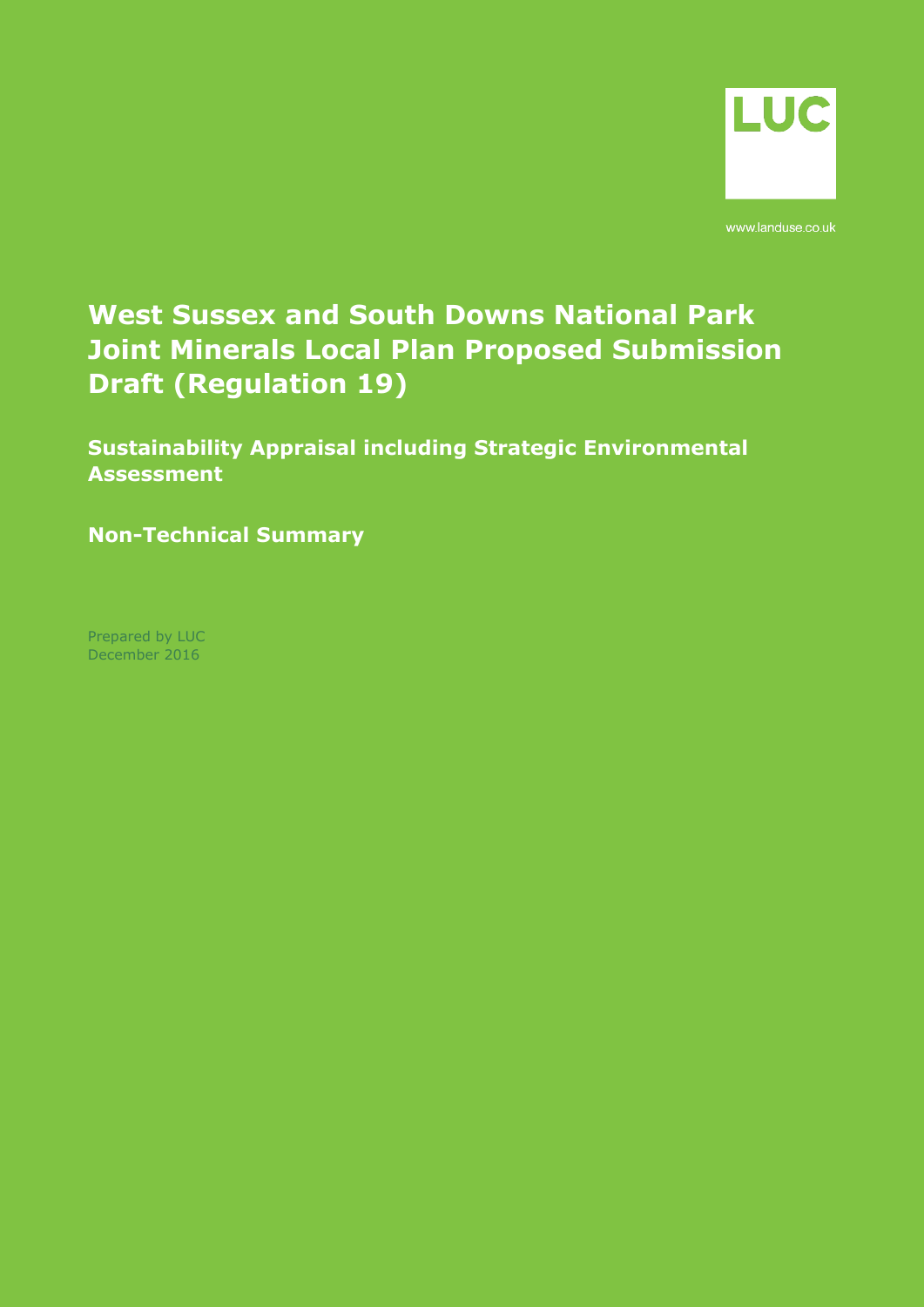**Project Title**: West Sussex and South Downs National Park Joint Minerals Local Plan Proposed Submission Draft (Regulation 19): Sustainability Appraisal including Strategic Environmental Assessment Non-Technical Summary

| <b>Version</b> | <b>Date</b> | <b>Version Details</b>                                                   | <b>Prepared by</b> | <b>Checked by</b>   | <b>Approved by</b>  |
|----------------|-------------|--------------------------------------------------------------------------|--------------------|---------------------|---------------------|
| V1             | 08/04/2016  | Draft NTS for SA of Draft<br>JMLP (Regulation 18)                        | Katie Norris       | Taran<br>Livingston | Taran<br>Livingston |
| V <sub>2</sub> | 12/04/2016  | NTS for SA of Draft JMLP<br>(Regulation 18)                              | Katie Norris       | Taran<br>Livingston | Taran<br>Livingston |
| V3             | 24/10/2016  | Draft NTS for SA of JMLP<br>Proposed Submission Draft<br>(Regulation 19) | Katie Norris       | Taran<br>Livingston | Taran<br>Livingston |
| V4             | 09/11/2016  | NTS for SA of JMLP<br>Proposed Submission Draft<br>(Regulation 19)       | Katie Norris       | Taran<br>Livingston | Taran<br>Livingston |
| V5             | 07/12/2016  | NTS for SA of JMLP<br>Proposed Submission Draft<br>(Regulation 19)       | Katie Norris       | Taran<br>Livingston | Taran<br>Livingston |

**Client**: West Sussex County Council and South Downs National Park Authority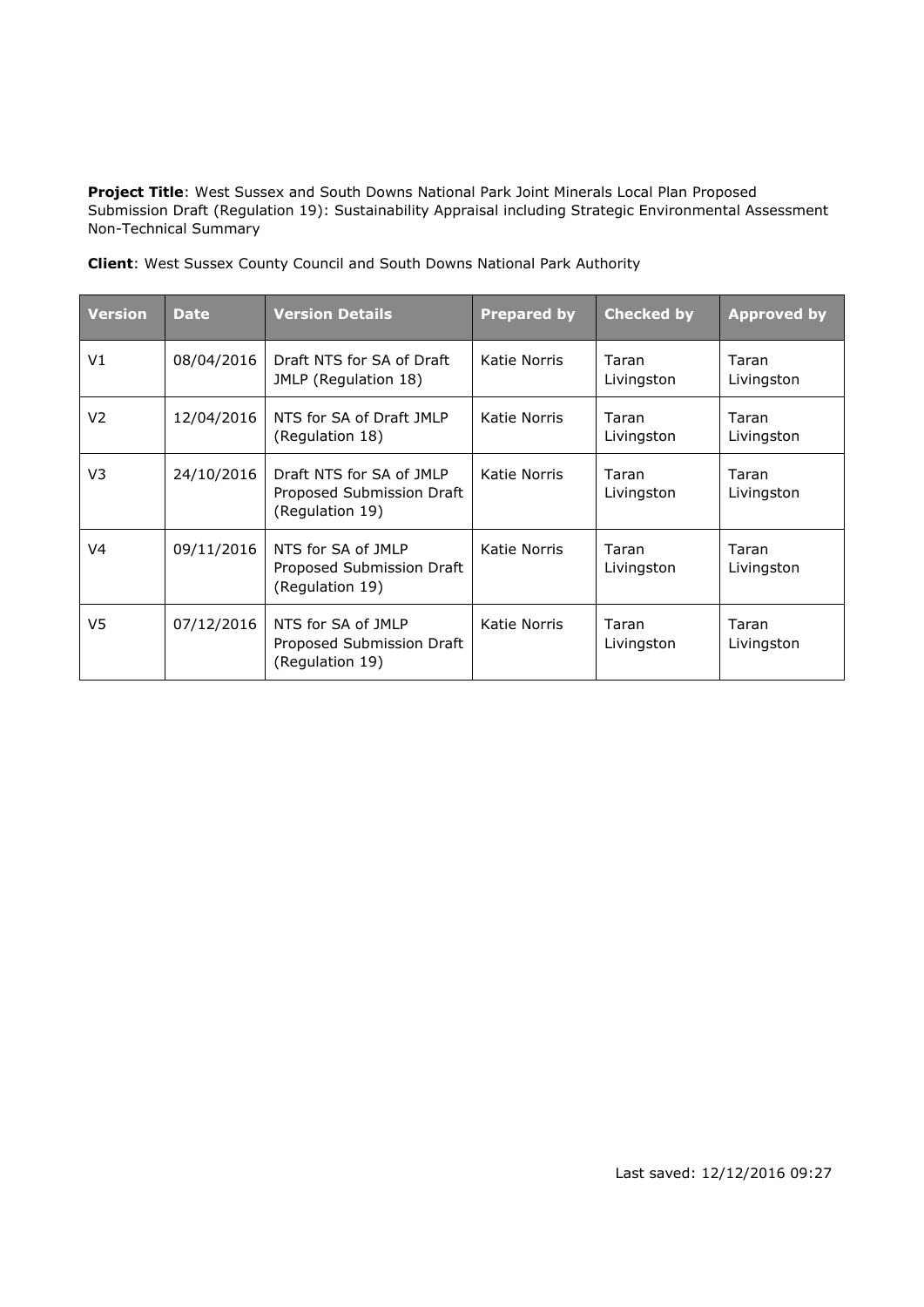

# **Draft West Sussex and South Downs National Park Joint Minerals Local Plan (Regulation 19)**

Sustainability Appraisal including Strategic Environmental Assessment Non-Technical Summary

Prepared by LUC December 2016

Planning & EIA Design Landscape Planning Landscape Management Ecology Mapping & Visualisation

LUC BRISTOL<br>12<sup>th</sup> Floor Colston Tower<br>Colston Street Bristol BS1 4XE T +44 (0)117 929 1997 bristol@landuse.co.uk

Offices also in: London Glasgow Edinburgh



Land Use Consultants Ltd Registered in England Registered number: 2549296 Registered Office: 43 Chalton Street **London NW1 11D** LUC uses 100% recycled paper

FS 566056 EMS 566057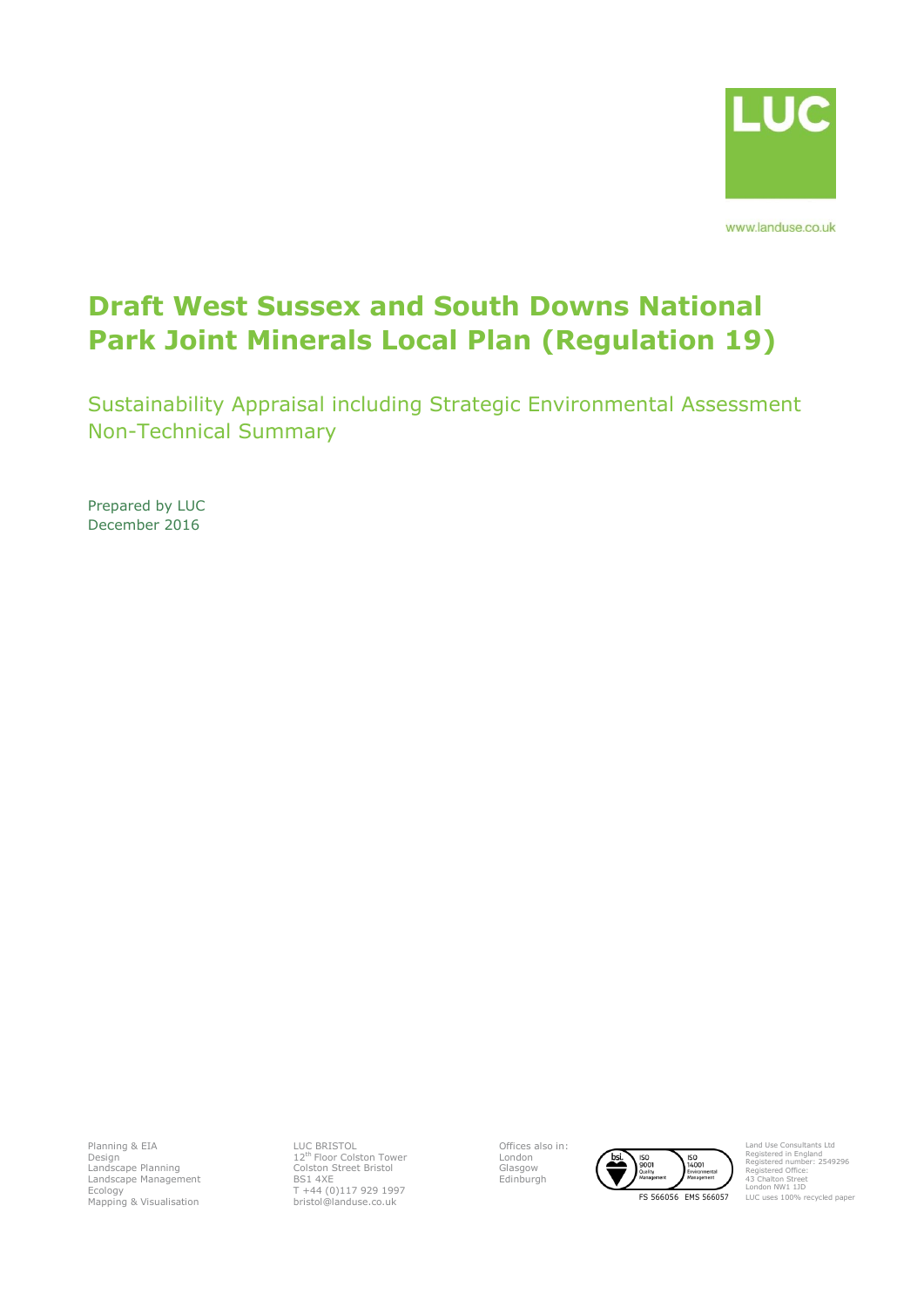# **Contents**

| <b>Introduction</b> |
|---------------------|
|                     |

| 1 | <b>Introduction</b>                                                                         |                |
|---|---------------------------------------------------------------------------------------------|----------------|
|   | The West Sussex Joint Minerals Local Plan                                                   |                |
|   | Sustainability Appraisal and Strategic Environmental Assessment                             | 2              |
|   | <b>Policy Context</b>                                                                       | $\overline{4}$ |
|   | Baseline Information                                                                        | 5              |
|   | Key Sustainability Issues                                                                   | 6              |
|   | Sustainability Appraisal Framework                                                          | 9              |
|   | Summary of Potential Effects of the Alternatives Considered for the Draft JMLP (April 2016) | 13             |
|   | Potential Effects of the Proposed Submission Draft JMLP (Regulation 19) (January 2017)      | 18             |
|   | Monitoring                                                                                  | 24             |
|   | Conclusions                                                                                 | 27             |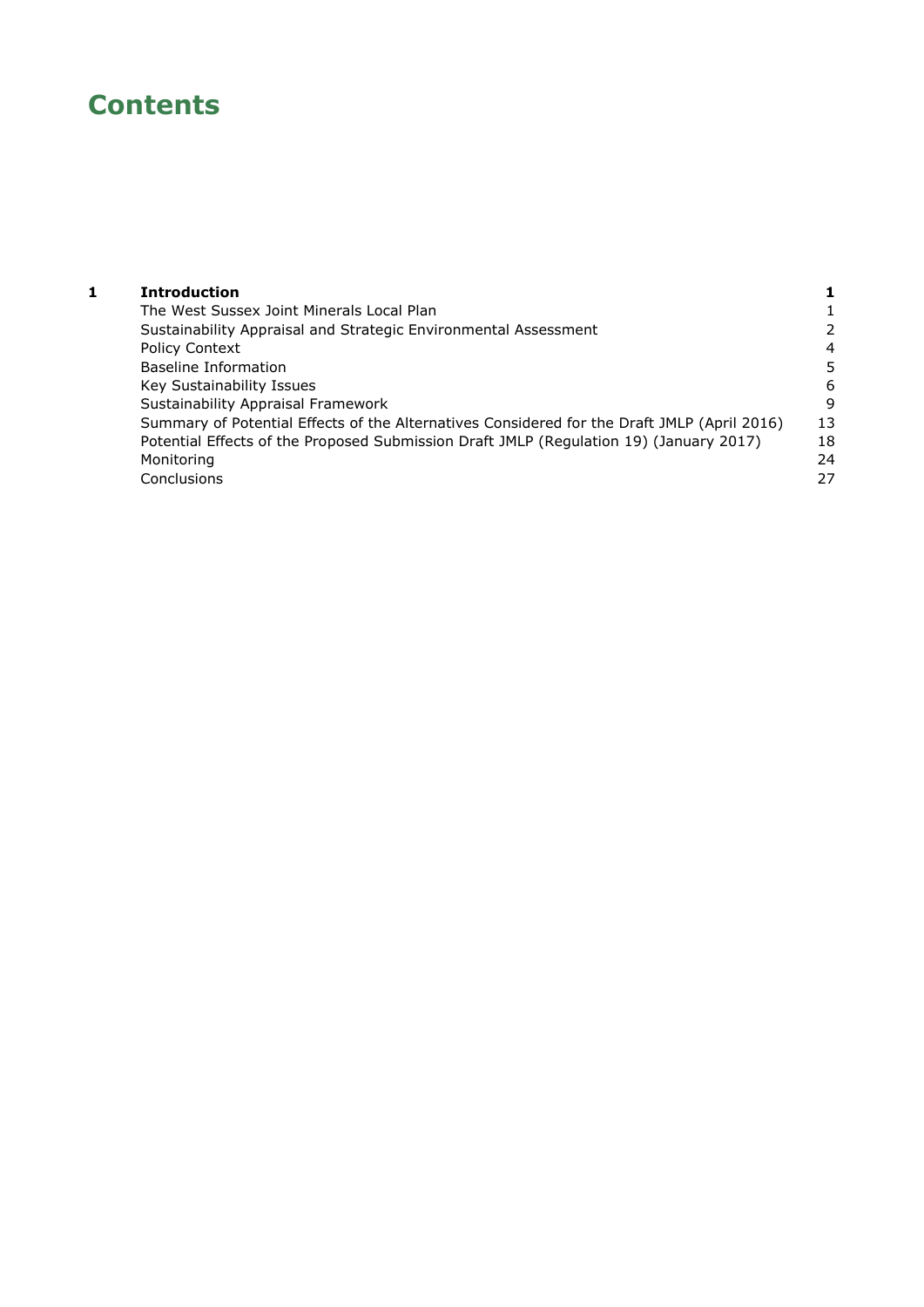# <span id="page-4-0"></span>1 Introduction

- 1.1 This Non-Technical Summary of the Sustainability Appraisal/Strategic Environmental Assessment Report relates to the West Sussex Proposed Submission Draft Joint Minerals Local Plan (Regulation 19) (January 2017) (referred to for simplicity as the "Proposed Submission Draft JMLP"), which was produced by West Sussex County Council (WSCC) working in partnership with the South Downs National Park Authority (SDNPA). The Proposed Submission Draft JMLP sets out the long-term spatial vision and strategic priorities for minerals development within the county and South Downs National Park, as well as the policies that are required to deliver that vision over the period up to 2033.
- 1.2 Plans and strategies such as the Proposed Submission Draft JMLP are subject to a process called Sustainability Appraisal (SA), which assesses the potential impacts of a plan on social, economic, and environmental issues. Sustainability Appraisal incorporates 'Strategic Environment Assessment' (SEA) that is required by an EU Directive<sup>1</sup>. WSCC and SDNPA have commissioned independent consultants (LUC) to carry out the SA of the Joint Minerals Local Plan on their behalf. This Non-Technical Summary relates to the full SA Report (December 2016) for the Proposed Submission Draft JMLP (January 2017), and should be read alongside those two documents.

# <span id="page-4-1"></span>The West Sussex Joint Minerals Local Plan

- 1.3 WSCC and the SDNPA as the Minerals Planning Authority (MPA) and Waste Planning Authority have been working on minerals and waste local plans in accordance with their Local Development Schemes (LDS) which set out how the Authorities will prepare the plans within stated time period. The National Planning Policy Framework (NPPF) advises (paragraph 156) that planning authorities should produce Local Plans and that a series of separate Development Plan Documents should only be produced where justified. Therefore, WSCC and the SDNPA are now producing a single Minerals Local Plan which will be a plan for the development of future mineral supply activities which will replace the West Sussex Minerals Local Plan that was adopted in May 2003.
- 1.4 The Proposed Submission Draft JMLP (January 2016) includes:
	- **The Vision and Strategic Objectives** presents the aspirations for minerals supply in West Sussex and details how these are likely to be achieved. The 14 Strategic Objectives concern how minerals supply in West Sussex meets demand taking into account local issues.
	- **Minerals in West Sussex**  provides background information on the type, location, supply and demand of minerals in West Sussex including their imports and exports.
	- **The Spatial Context** details West Sussex's current position within the mineral sector including the main opportunities and challenges as well as identifying the relevant policies and strategies.
	- **Strategy and Policy Context** describes the European and National policy, legislation and guidance as well as considering local strategies and plans which inform the Plan.
	- **Strategic Minerals Supply** sets out strategies for addressing the key minerals issues and challenges that have been identified in West Sussex. The strategies that are needed in order to meet the Vision and Strategic Objectives as well as acting on the key challenges facing the minerals sector in West Sussex. The 11 use-specific policies (M1-M10) in this section take forward the strategies (note that Policy M7 is divided into M7a and M7b).
	- **Strategic Site Allocations** includes one policy (M11) which identifies two site allocations that are considered suitable for mineral extraction, and therefore informs both local communities and developers about the development of local sites as well as provides additional certainty to the minerals industry. However, site allocation does not necessarily mean that the site will be developed – a planning application will determine this.

 $<sup>1</sup>$  European Directive 2001/42/EC 'on the assessment of the effects of certain plans and programmes on the environment' – known as</sup> the 'SEA' Directive.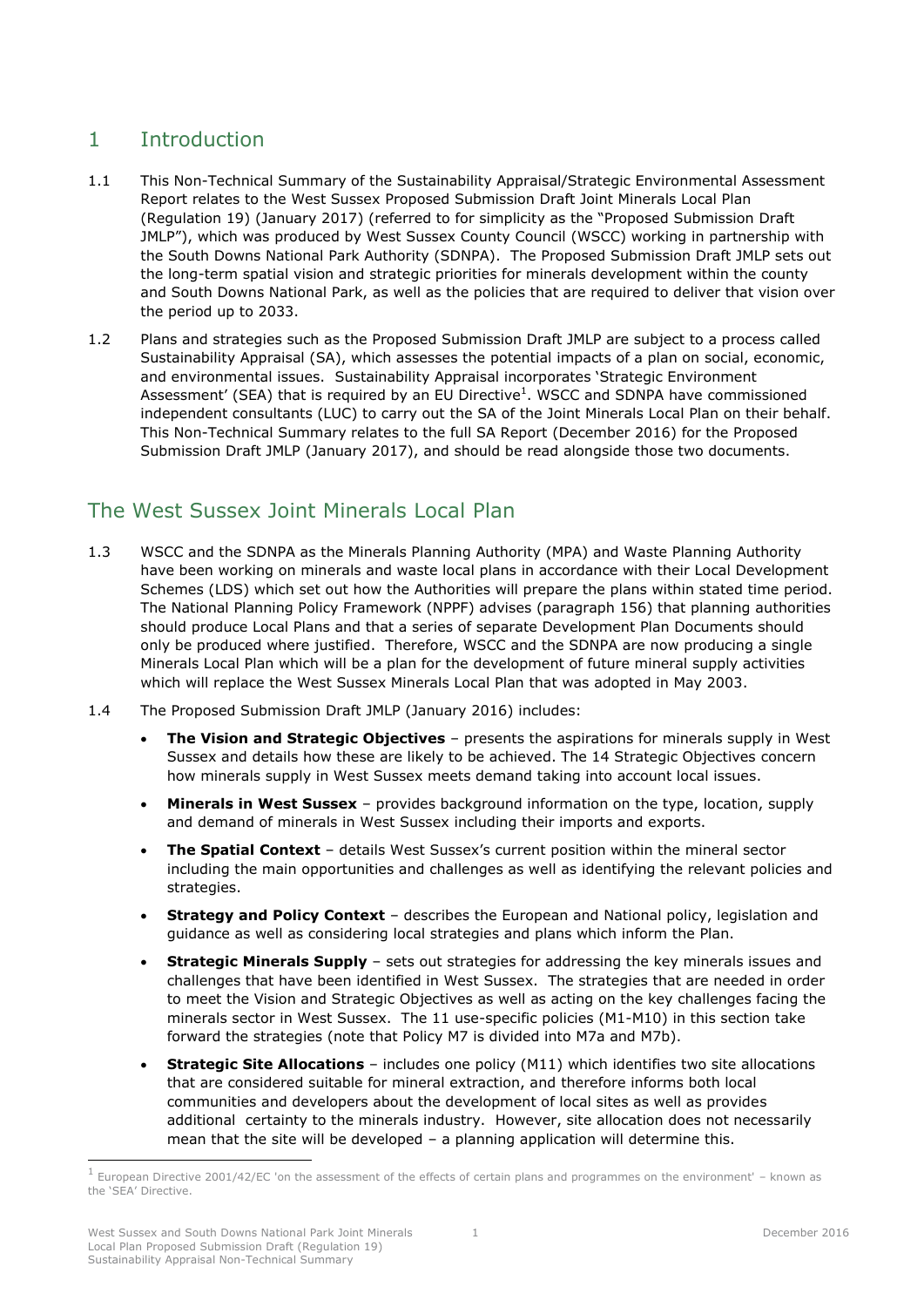**Development Management Policies** – provides 15 polices (M12-M26) that both support the Strategic Objectives and ensure that the natural and built environment, businesses, residents and visitors to West Sussex are protected from unacceptable harm derived from mineral supply activity. These policies will guide planning applications seeking the development of a minerals site.

# <span id="page-5-0"></span>Sustainability Appraisal and Strategic Environmental Assessment

- 1.5 The requirements for SEA are set out in the Environmental Assessment of Plans and Programmes Regulations 2004 (known as the SEA Regulations). The Government recommends that these two requirements are met through one integrated process, referred to as Sustainability Appraisal (or SA).
- 1.6 The purpose of SA is to promote sustainable development through the better integration of sustainability considerations into the preparation and adoption of plans. It should be viewed as an integral part of good plan making, involving ongoing iterations to identify and report on the potential social, economic and environmental effects of the plan and the extent to which sustainable development is expected to be achieved.
- 1.7 This Non-Technical Summary relates to the SA Report for the Proposed Submission Draft JMLP (January 2017). The SA Report has been produced alongside the emerging JMLP in order to provide sustainability guidance during its development.
- 1.8 SA should be conducted in accordance with Government guidance, and must meet the requirements of the European Strategic Environmental Assessment Directive. The approach taken to the SA of the JMLP is based on current best practice and the following guidance:
	- Practical Guide to the SEA Directive, Office of the Deputy Prime Minister (September 2005).
	- Sustainability Appraisal guidance included in the Government's Planning Practice Guidance website<sup>2</sup>.
- 1.9 A description of the method used in carrying out the SA of the Proposed Submission Draft JMLP (January 2017) is set out below.

### **Stage A: Scoping**

-

- 1.10 The SA process began in 2014 with the production of a Scoping Report for the JMLP, which was prepared by LUC on behalf of WSCC and SDNPA.
- 1.11 The Scoping stage of SA involves collating information about the social, economic and environmental baseline for the plan area and the key sustainability issues facing it, as well as information about the policy context for the preparation of the plan. The Scoping Report also sets out the SA Framework (sustainability objectives) against which potential effects will be assessed. The development of the SA Framework which has been used for the appraisal of the JMLP, including the minerals site options, is presented further ahead in this NTS.
- 1.12 The draft SA Scoping Report was published in June 2014 for a five week consultation period with the statutory consultees under the SEA Regulations (Natural England, the Environment Agency and Historic England). The comments received during the consultation were then reviewed and addressed as appropriate and a final version of the Scoping Report was published in January 2015. Chapter 3 and Appendices 2 and 3 in the main SA Report include updated versions of the review of relevant plans, policies and programmes and baseline information, from the Scoping Report.

### **Stage B: Developing and Refining Options and Assessing Effects**

1.13 Developing options for a plan is an iterative process undertaken by the local planning authority usually involving a number of consultations with public and stakeholders. Consultation responses and the SA can help to identify where there may be other 'reasonable alternatives' to the options being considered for a plan (e.g. additional sites that may be suitable for development). The SA

<sup>&</sup>lt;sup>2</sup> http://planningguidance.planningportal.gov.uk/blog/guidance/strategic-environmental-assessment-and-sustainability-appraisal/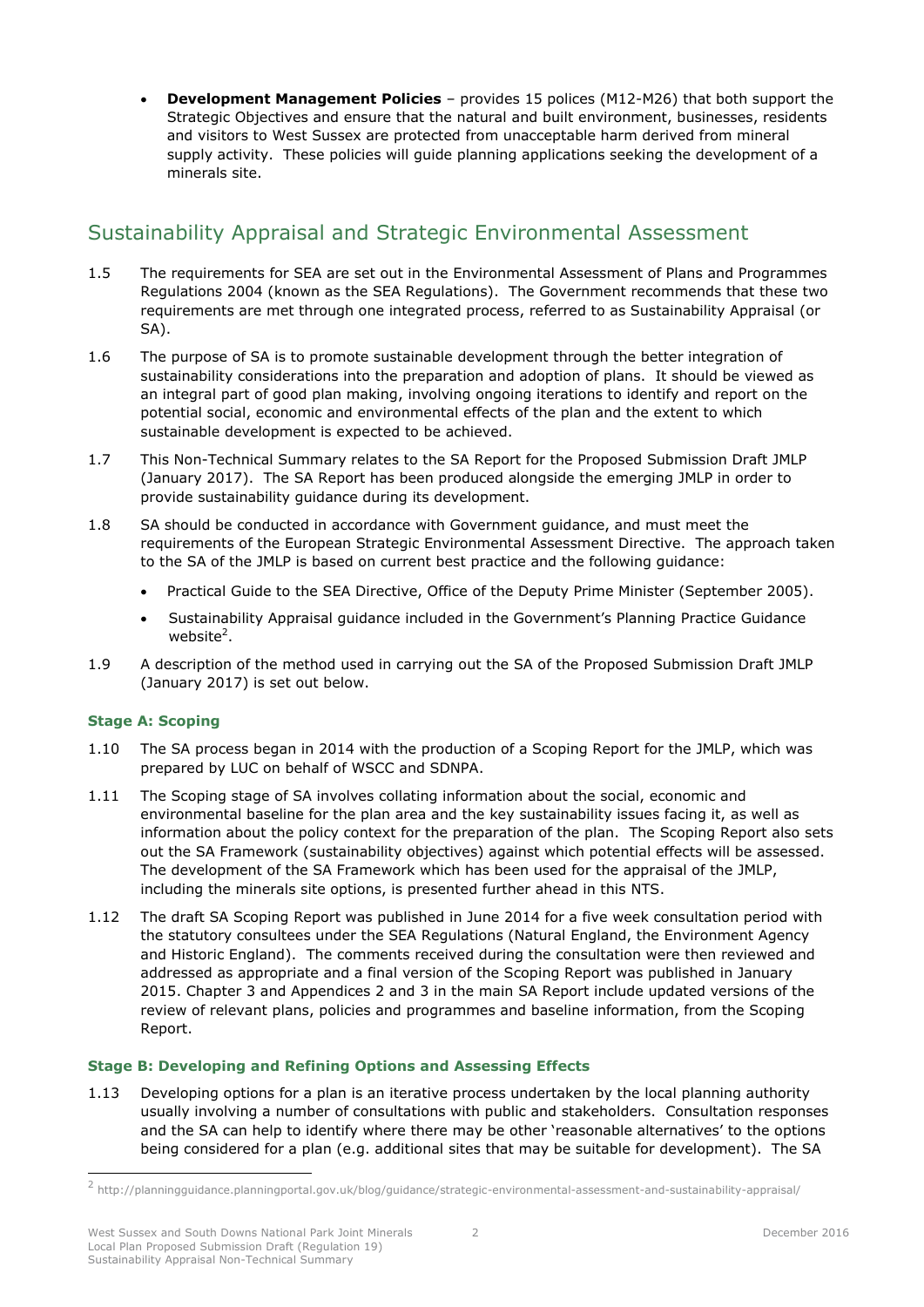can also help decision makers by identifying the potential positive and negative sustainability effects of each option.

1.14 The SEA and SA findings are not the only factors taken into account when determining a preferred option to take forward in a plan. There will often be an equal number of positive or negative effects identified for each option, such that it is not possible to 'rank' them based on sustainability performance in order to select a preferred option. Factors such as public opinion, deliverability, conformity with national policy will also be taken into account by plan-makers when selecting preferred options for their plan.

## **Alternatives considered in the preparation of the JMLP to date**

*Draft JMLP (April 2016)*

- 1.15 The options or reasonable alternatives that were considered during development of the Draft JMLP (April 2016) comprised the following:
	- Proposed Vision and Strategic Objectives.
	- Policy Options (covering Minerals Supply, Minerals Resource Safeguarding and Minerals Infrastructure Safeguarding).
	- Draft Development Management (DM) Policies.
	- Potential Minerals Site Options.
- 1.16 WSCC and SDNPA prepared a Background Document which describes in detail how the options were identified and their evolution into policies within the JMLP. **Table A4.1** in **Appendix 4** of the full SA report summarises the audit trail of the reasonable alternatives identified and considered by WSCC and the SDNPA for each policy area in the MLP at each stage in its development, and explains which alternatives were taken forward into the final Draft MLP or discounted.
- 1.17 The draft reasonable site options and SA findings are presented in **Appendix 7** of the full SA report. The Minerals Sites Selection Report prepared by WSCC and SDNPA explains how the draft site options were identified, and the assessment undertaken by the authorities to help determine which sites to propose for allocation within the JMLP. Twenty-five sites were initially identified, and these sites were reduced from 25 to 16 due to some further landscape assessment carried out by the SDNPA prior to the technical assessment stage (including the SA), and due to deliverability issues which were identified following further discussions with landowners and operators. Therefore, only 16 of the site options were considered as reasonable alternatives and subject to SA along with other technical assessments: Habitats Regulations Assessment (HRA), Transport Assessment (TA), Flood Risk Assessment (FRA) and Landscape Assessment (LA). All of these technical assessments have been referred to in the SA, as well as the authorities' own assessment.
- 1.18 The draft policy and site options were provided to the SA team in advance of the complete Draft JMLP. The SA team sent draft SA matrices and summaries of findings to WSCC and SDNPA regarding the site options at the end of July 2015, and draft SA matrices and summaries of findings for the policy options in mid-November 2015. WSCC and SDNPA made some revisions in the final version of the Draft JMLP based on some of the SA recommendations. In this way, the SA process was able to inform and influence the Authority's decisions regarding the proposed site allocations and draft policies to be included in the final Draft JMLP. The findings of the options appraisal stage are summarised further ahead in this Non-Technical Summary, and the final version of the detailed policy option appraisal matrices are presented in **Appendices 5 and 6**, and the site options in **Appendix 7**.
- 1.19 Once the preferred policies for the Draft JMLP were drafted (including the two selected site allocations), they were sent to the SA team for appraisal. The SA findings were summarised in **Chapter 6** and the detailed appraisal matrices were presented in **Appendices 8 and 9** of the April 2016 SA Report.
- 1.20 Consultation responses received on the SA Report for the Draft JMLP (April 2016) have been considered and addressed where relevant within the current full SA Report, as summarised in **Table A1.2** in **Appendix 1**.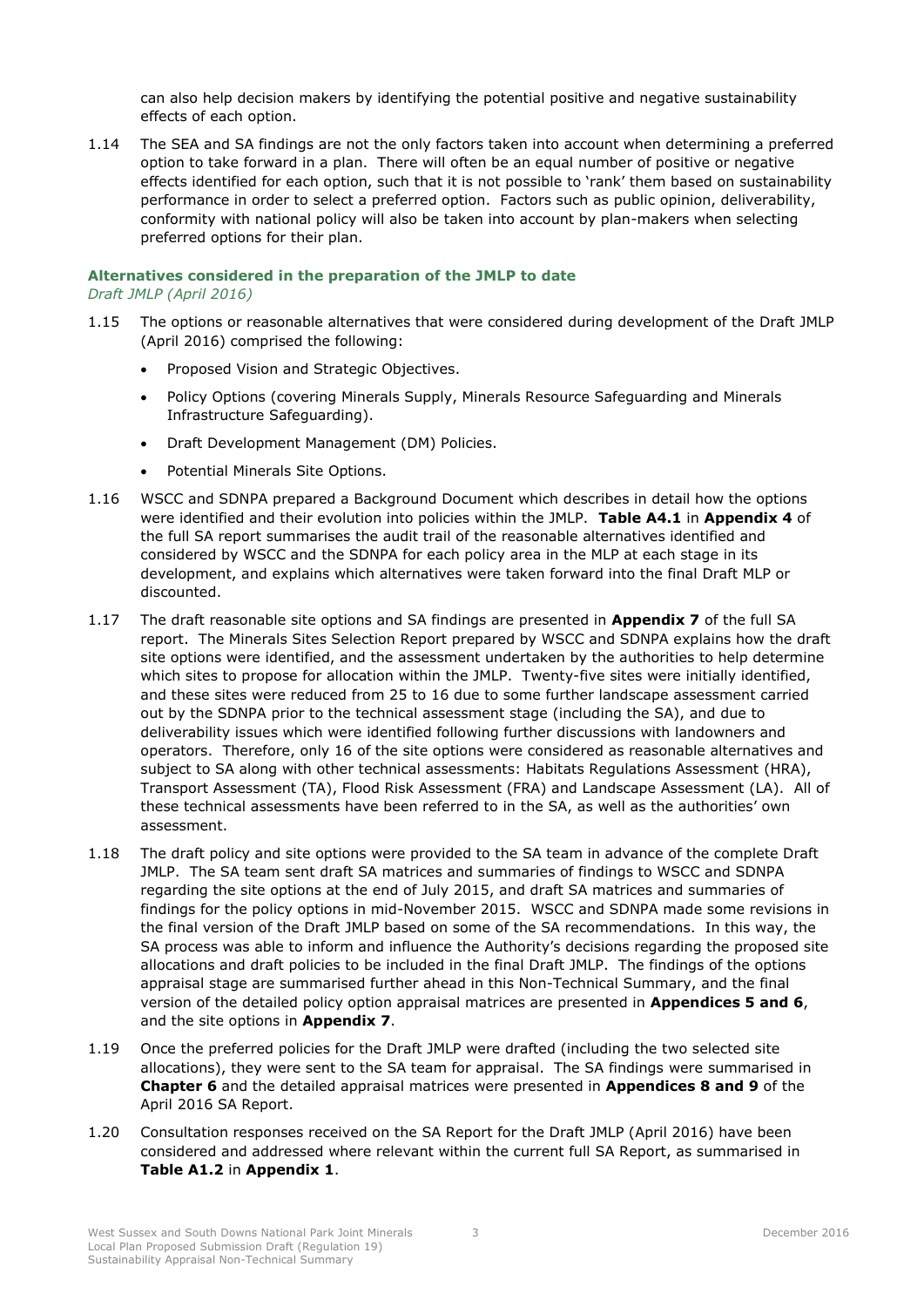#### *Proposed Submission Draft JMLP (January 2017)*

- 1.21 As a result of consultation responses received during the consultation on the Regulation 18 Draft JMLP (April – June 2016), the Authorities made a number of amendments to the Vision, Strategic Objectives and Policies. In addition the boundary of one of the site allocations, Ham Farm, has been changed such that the area of the site has reduced overall. The changes to the Vision, Strategic Objectives and Policies that have been made in the Proposed Submission Draft JMLP and the reasons for the changes are shown in **Table A4.2** in **Appendix 4** of the full SA Report.
- 1.22 Most of the changes to the Proposed Submission Draft JMLP (January 2017) are minor clarifications to wording, and did not result in any revisions to the SA findings already identified at the Draft JMLP stage. However, the justification text for the appraisal of policies in **Appendices 8 and 9** has been updated where relevant to reflect the current wording of the policies. In addition, the SA findings for the Ham Farm site allocation in **Appendix 7** have been updated as required to reflect the revised boundary of Ham Farm.

#### **Stage C: Preparing the sustainability appraisal report**

1.23 The full SA Report and this NTS describes the process undertaken to date in carrying out the SA of the JMLP. They set out the findings of the appraisal, highlighting any likely significant effects (both positive and negative), and outlining proposed monitoring measures.

#### **Stage D: Representations on the Proposed Submission Draft Joint Minerals Local Plan (Regulation 19) (January 2017) and this SA Report**

1.24 WSCC and SDNPA are inviting representations on the Proposed Submission Draft JMLP (January 2017) and SA Report. The SA Report is being published on the Authorities' websites for consultation alongside the Draft JMLP for eight weeks during January and March 2017.

#### **Stage E: Monitoring Implementation of the JMLP**

1.25 Stage E will follow adoption of the JMLP. Proposals for monitoring the sustainability effects of the JMLP are set out in **Chapter 7** of the full SA Report and are summarised further ahead in this Non-Technical Summary.

# <span id="page-7-0"></span>Policy Context

- 1.26 The West Sussex JMLP should reflect the contents of other plans and programmes where relevant, to assist in their implementation. It must also conform to environmental protection legislation and the sustainability objectives established at the international, national and regional levels. It is a requirement of the SEA process that relevant international and national plans and programmes are reviewed in relation to their objectives, targets and indicators and their implications for the JMLP and the Sustainability Appraisal.
- 1.27 There are a large number of plans and programmes that are potentially relevant to the preparation of the West Sussex JMLP. The full review of plans, policies and programmes can be seen in **Appendix 2** of the full SA Report.
- 1.28 The most significant development in terms of the policy context for the JMLP was the 2012 publication of the NPPF which replaced the suite of Planning Policy Statements (PPSs) and Planning Policy Guidance (PPGs), including Minerals Policy Statements and Minerals Policy Guidance documents. A key Government intention was to streamline national planning policy and guidance. This resulted in the publication of national Planning Practice Guidance<sup>3</sup> (PPG) as a streamlined web-based resource that accompanies the NPPF. This ensures that planning practice guidance supports national planning policy. A large majority of past guidance is included in the PPG; however, many guidance documents were also cancelled.
- 1.29 The West Sussex JMLP must be consistent with the requirements of the NPPF, which sets out information about the purposes of local plan-making. Para. 115 states that:

<sup>3</sup> DCLG (2014). Planning Practice Guidance. Available at: http://planningguidance.planningportal.gov.uk/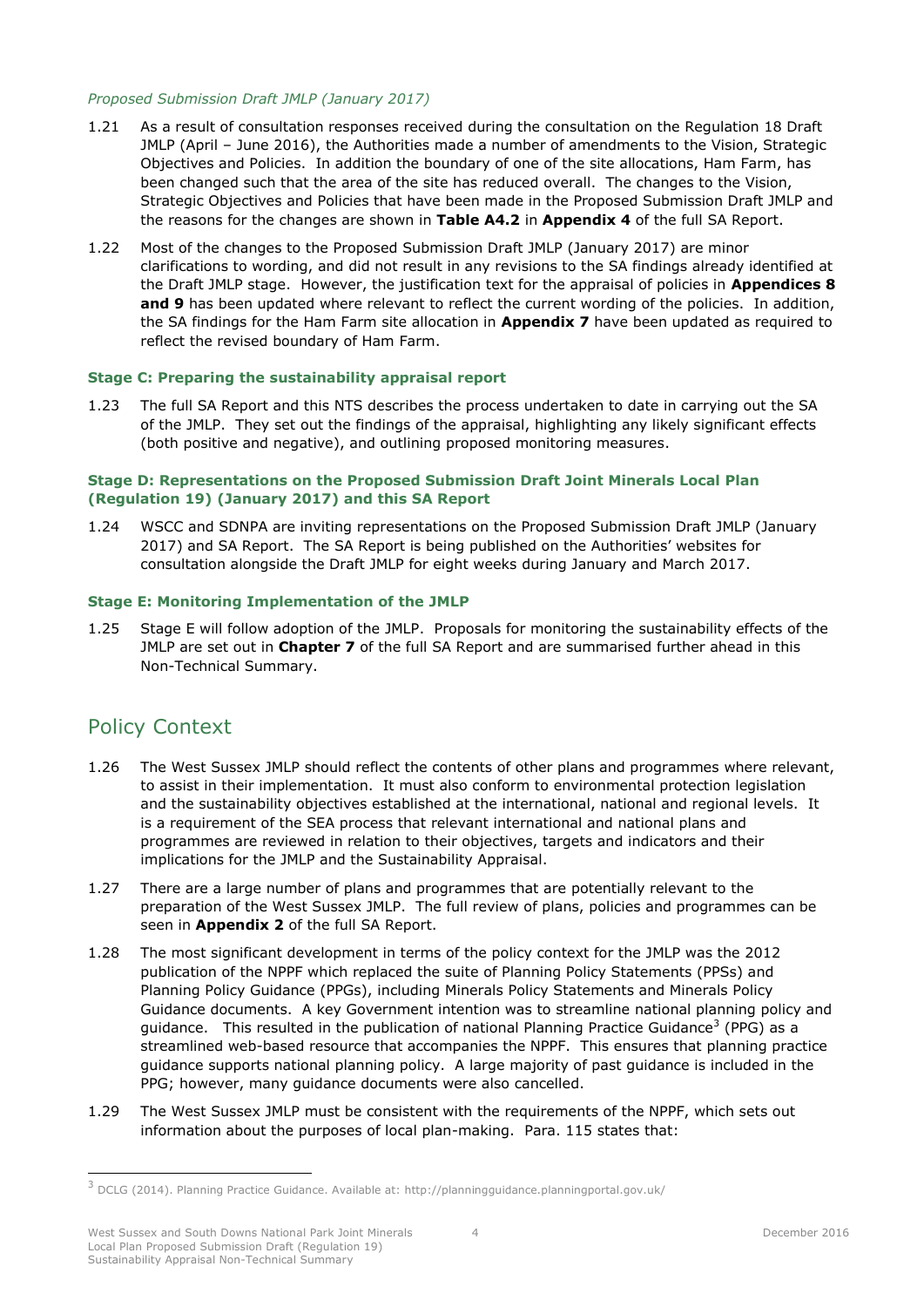*"Local Plans must be prepared with the objective of contributing to the achievement of sustainable development. To this end, they should be consistent with the principles and policies set out in this Framework, including the presumption in favour of sustainable development."*

- 1.30 Furthermore Para. 116 of the NPPF states: *Planning permission should be refused for major developments in these designated areas except in exceptional circumstances*. It continues by outlining that proposals should consider the local and national need of the development as well as any adverse impacts on the environment, landscape and recreational assets.
- 1.31 While the NPPF replaces the suite of Minerals Policy Statements, the principles for minerals planning are still retained in the NPPF including: planning for a steady and adequate supply of aggregates; the maintenance of landbanks for crushed rock and sand and gravel; designation of Mineral Safeguarding Areas; providing for restoration and aftercare at the earliest opportunity and to high environmental standards; and setting out environmental criteria against which planning applications will be assessed.

# <span id="page-8-0"></span>Baseline Information

- 1.32 West Sussex is predominantly rural where more than half the county has been designated for landscape conservation including the South Downs National Park. The High Weald Area of Outstanding Natural Beauty (AONB) and Chichester Harbour AONB are both partly within West Sussex, and Surrey Hills AONB is adjacent to the northwest of the County. The geology of West Sussex relates closely to the five main nationally-defined natural character areas of the County – the South Coast Plain, the South Downs, the Wealden Greensand, the Low Weald, and the High Weald. A large part of West Sussex is formally designated as being of international, national, regional and local importance for nature conservation.
- 1.33 The towns and villages of West Sussex include historic towns of national importance. Together with the coastal towns and seaside resorts, Crawley new town and a host of villages, these settlements contribute to the wider character of the five main natural character areas and of West Sussex as a whole. West Sussex is one of the most heavily wooded counties in England, accounting for about 19% of the land area. Together with the extensive hedgerow network, woodland is a major element in the character of West Sussex. In 2012, there were 4,146km of Public Rights of Way within the County. Tourism is an important part of the local economy. Much of the attraction of West Sussex derives from the character and quality of the landscape.
- 1.34 In West Sussex there are a large number of designations relating to the historic environment, including 235 Conservation Areas, 7,532 Listed Buildings (including 176 Grade I, and 300 Grade II\* listed buildings), 34 Registered Park and Gardens, and 346 Scheduled Monuments.
- 1.35 Flooding can occur from six sources in the county; fluvial (river), tidal (the sea) and groundwater affect the largest areas. The other three sources are surface water, sewers and from artificial sources (e.g. canals and reservoirs). There are currently ten designated Air Quality Management Areas (AQMAs) in the county.
- 1.36 As of 2012, there were 815,100 people living in West Sussex, the population is forecast to rise to over 860,000 by 2026. The population is largely concentrated within the twenty-four towns and villages that cover just 12% of the land area. Over 70% live in the 11 main towns and adjoining urban areas along the coast; the rural areas of the County are sparsely populated with about 10% of the population.
- 1.37 West Sussex is generally an affluent County with longer than average life expectancy and a good quality of life for residents and overall, West Sussex has an older age structure than England. Indicators such as mortality rates and infant health continue to improve in all parts of the County. There are some communities in West Sussex that are relatively deprived, mainly in the towns along the coastal strip and in Crawley. Deprivation has a strong direct association with poorer health as well as other aspects of life that influence wellbeing, such as employment.
- 1.38 West Sussex is underlain by four main types of minerals: sand and gravel, chalk, clay and sandstone. There are 37 active mineral sites (21 sites within West Sussex and 16 in the South Downs National Park) where capacity is monitored, as well as 12 sites presently inactive, or in restoration and aftercare. The supply of primary aggregates is significantly augmented by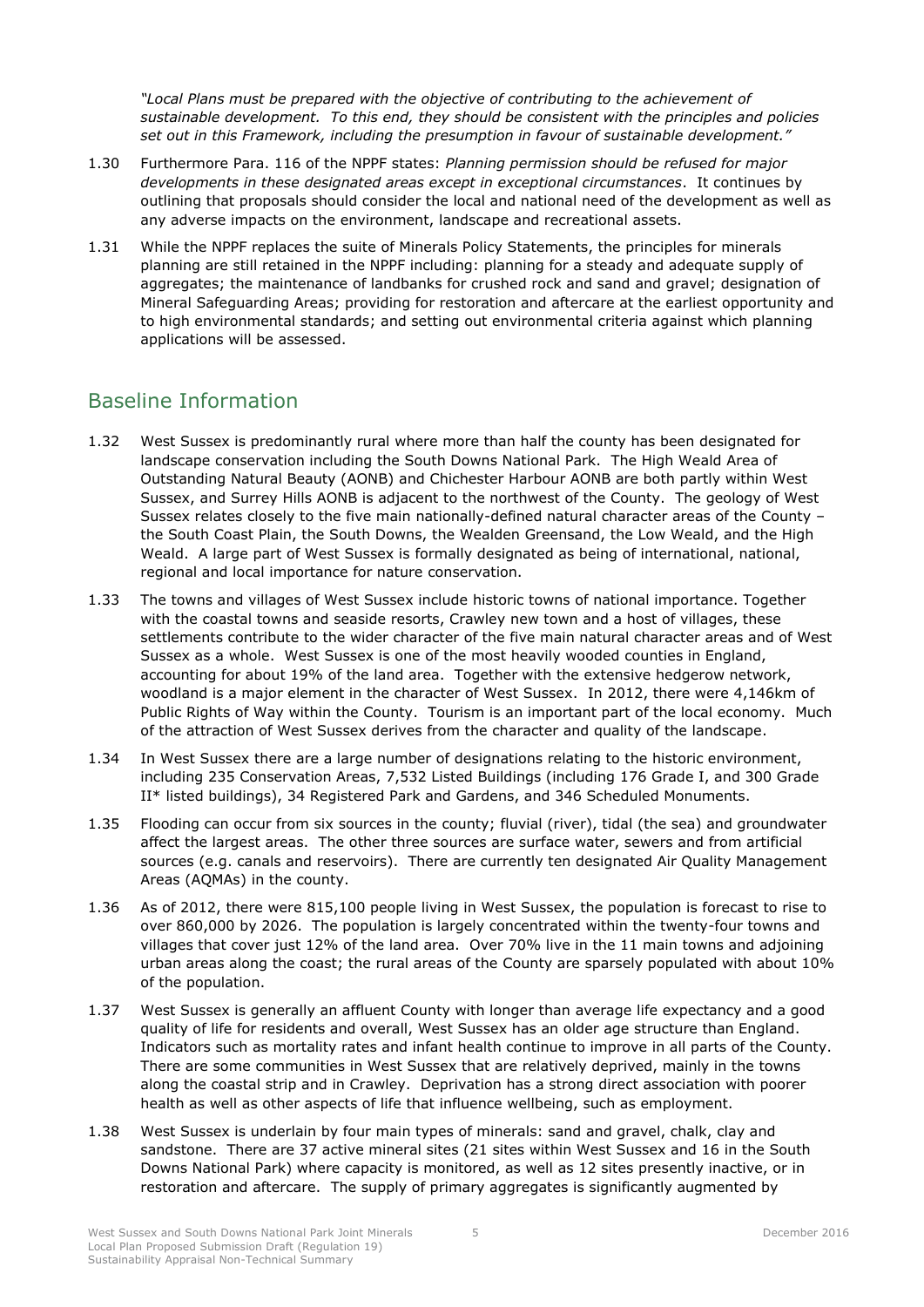marine-dredged and other materials imported through wharves and railheads. Recycled and secondary aggregates have an important role to play in West Sussex as they can reduce the demand for extraction of primary aggregates.

# <span id="page-9-0"></span>Key Sustainability Issues

1.39 An up-to-date set of key sustainability issues facing West Sussex was identified during the Scoping stage of the SA and is presented in **[Table 1](#page-9-1)**, which also describes the likely evolution of each key sustainability issue if the JMLP were not to be adopted.

<span id="page-9-1"></span>**Table 1: Key sustainability issues for West Sussex and the likely evolution of the environment in the absence of the JMLP**

| No.            | <b>Key Sustainability Issues</b>                                                                                                                                                                                                                                                                                                                                                                                                                                                                                                       | The likely evolution of the environment in<br>the absence of the JMLP                                                                                                                                                                                                                                                                                                                                                                                                                                                                                                         |
|----------------|----------------------------------------------------------------------------------------------------------------------------------------------------------------------------------------------------------------------------------------------------------------------------------------------------------------------------------------------------------------------------------------------------------------------------------------------------------------------------------------------------------------------------------------|-------------------------------------------------------------------------------------------------------------------------------------------------------------------------------------------------------------------------------------------------------------------------------------------------------------------------------------------------------------------------------------------------------------------------------------------------------------------------------------------------------------------------------------------------------------------------------|
| $\mathbf{1}$   | Poor health in some areas<br>There are some communities in West<br>Sussex that are relatively deprived, mainly<br>in the towns along the coastal strip and in<br>Crawley. Deprivation has a strong direct<br>association with poorer health as well as<br>other aspects of life that influence<br>wellbeing, such as employment.                                                                                                                                                                                                       | In the absence of the JMLP, there may be<br>negative impacts on human health in some<br>areas of West Sussex as a result of less<br>stringent mitigation or poorly planned minerals<br>development. However, there are fewer<br>minerals sites in and around the towns along<br>the coastal strip, and the minerals sector also<br>contributes to employment levels, particularly<br>in Adur District. Therefore, in the absence of<br>the JMLP, employment in the minerals sector<br>may decrease and have indirect effects on<br>health and well-being due to unemployment. |
| $\overline{2}$ | <b>Lower employment levels</b><br>In 2015, 82.6% of residents that were of<br>working age were employed, with 4.3% of<br>residents unemployed <sup>4</sup> . Unemployment<br>rates were lower in 2015 than the average<br>for the South East and Great Britain.<br>Also, a 2011 study to inform the West<br>Sussex Local Economic Assessment<br>showed that employment in the mining<br>and quarrying sector grew from 2001 to<br>2008 by 0.2%, but employment in the<br>sector is projected to decrease from 2008<br>to 2026 by 0.1%. | In the absence of the JMLP, employment in the<br>minerals sector within West Sussex may<br>further decrease.                                                                                                                                                                                                                                                                                                                                                                                                                                                                  |
| 3              | Difficulties in terms of protecting<br><b>West Sussex's environment whilst</b><br>providing minerals needed by society<br>Minerals can only be worked where they<br>are found, and due to the close correlation<br>between the location of mineral resources<br>and areas of high quality and designated<br>landscapes, which are considered to be<br>sensitive environments, the need for<br>mineral working should be balanced<br>against the impact on protected                                                                    | In the absence of the JMLP, and appropriate<br>policies, there may be damage to valued<br>landscapes and sensitive environments within<br>West Sussex as a result of less stringent<br>mitigation or poorly planned minerals<br>development. However, there is a high level<br>of protection afforded to internationally and<br>nationally designated landscapes, nature<br>conservation sites and cultural heritage sites<br>within the NPPF.                                                                                                                                |

<sup>4</sup> https://www.nomisweb.co.uk/reports/imp/la/1941962888/printable.aspx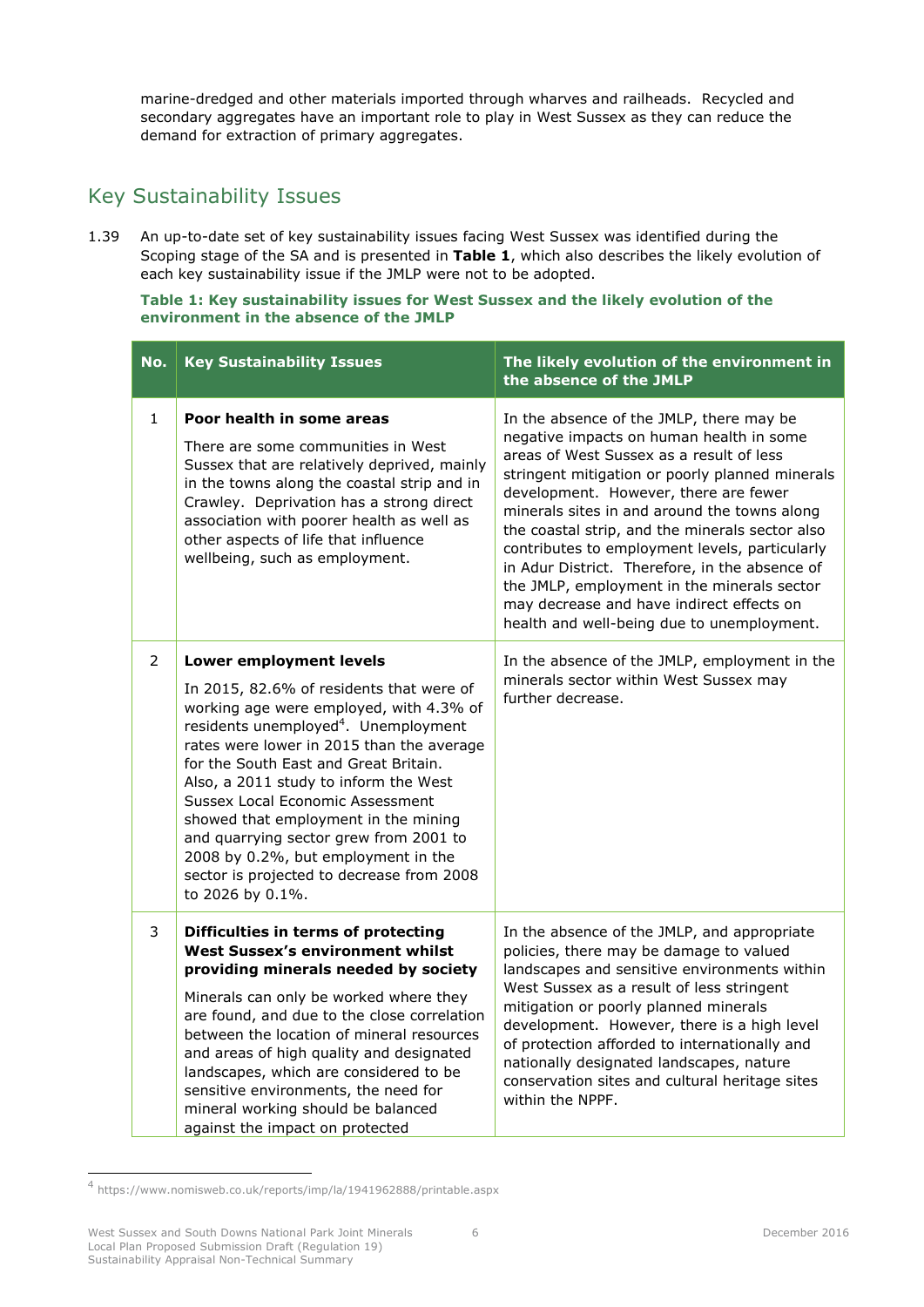| No.            | <b>Key Sustainability Issues</b>                                                                                                                                                                                                                                                                                                                                                                                                                                                                                                                                    | The likely evolution of the environment in<br>the absence of the JMLP                                                                                                                                                                                                                                                                                                                                                                                                                                                                                                                                                                                                                                                                                                                                                                                                                                 |
|----------------|---------------------------------------------------------------------------------------------------------------------------------------------------------------------------------------------------------------------------------------------------------------------------------------------------------------------------------------------------------------------------------------------------------------------------------------------------------------------------------------------------------------------------------------------------------------------|-------------------------------------------------------------------------------------------------------------------------------------------------------------------------------------------------------------------------------------------------------------------------------------------------------------------------------------------------------------------------------------------------------------------------------------------------------------------------------------------------------------------------------------------------------------------------------------------------------------------------------------------------------------------------------------------------------------------------------------------------------------------------------------------------------------------------------------------------------------------------------------------------------|
|                | landscapes.                                                                                                                                                                                                                                                                                                                                                                                                                                                                                                                                                         |                                                                                                                                                                                                                                                                                                                                                                                                                                                                                                                                                                                                                                                                                                                                                                                                                                                                                                       |
| $\overline{4}$ | <b>Declines in condition status of West</b><br><b>Sussex's biodiversity</b><br>Overall the county has lost 28% of the<br>semi-natural habitat that existed in 1971.<br>77% of SSSI were in favourable condition<br>in 2012 compared to 85% in 2008. Only<br>46.31% were in 'favourable' condition in<br>2014, and 51.78% were in an<br>'unfavourable recovering' condition <sup>5</sup> .                                                                                                                                                                           | The provision of minerals for society's needs<br>may cause adverse effects to the natural<br>environment. However, JMLPs contain policies<br>which aim to protect and enhance the<br>environment. Despite the high level of<br>protection afforded to internationally and<br>nationally designated nature conservation sites<br>within the NPPF, without the JMLP it is more<br>likely that environmental designations in the<br>County could be adversely affected by poorly<br>planned minerals development or with less<br>stringent mitigation measures applied. In<br>addition to designated nature conservation<br>sites, wider habitat networks (including BAP<br>habitats) and land used by protected species<br>could be adversely affected. The opportunity<br>to protect and enhance the environment and<br>achieve net biodiversity gains (e.g. through<br>restoration) could be limited. |
| 5              | Changes in landscape character and<br>tranquillity<br>There are two Areas of Outstanding<br>Natural Beauty (AONB) in the County,<br>South Downs National Park (SDNP) and<br>other important Landscape Character<br>Areas. There is the potential for minerals<br>development to contribute to detrimental<br>changes in landscape character in the<br>County and plans should endeavour to<br>avoid or minimise impacts as much as<br>possible.<br>The percentage of landscape classified as<br>tranquil has reduced since 1960 when it<br>was 69%, to 35% in 2007. | Despite the high level of protection afforded to<br>nationally designated landscapes, within the<br>NPPF, in the absence of the JMLP and<br>appropriate policies there may be<br>inappropriate mineral development within<br>valued landscapes within West Sussex or<br>adverse effects to them as a result of less<br>stringent mitigation or poorly planned minerals<br>development.                                                                                                                                                                                                                                                                                                                                                                                                                                                                                                                |
| 6              | Potential for damage to the historic<br>environment<br>In West Sussex there are 235<br>Conservation Areas, 7,532 Listed Buildings<br>(including 176 Grade I, and 300 Grade II*<br>listed buildings), 34 Registered Park and<br>Gardens, and 346 Scheduled Monuments.                                                                                                                                                                                                                                                                                                | Despite the high level of protection afforded to<br>nationally designated cultural heritage sites<br>within the NPPF, in the absence of the MLP and<br>appropriate policies there may be adverse<br>effects to West Sussex's cultural heritage<br>(including architecture and archaeology) as a<br>result of less stringent mitigation or poorly<br>planned minerals development.                                                                                                                                                                                                                                                                                                                                                                                                                                                                                                                     |
| 7              | Climate change: warmer, wetter<br>winters; drier summers, increase in<br>flash flooding.<br>134 extreme weather events between                                                                                                                                                                                                                                                                                                                                                                                                                                      | Despite policies in the NPPF, in the absence of<br>the JMLP and specific policies aimed at<br>combating climate change and reducing the<br>impacts, it is likely that contributions to<br>climate change from minerals development in                                                                                                                                                                                                                                                                                                                                                                                                                                                                                                                                                                                                                                                                 |

 5 http://www6.sssi.naturalengland.org.uk/Special/sssi/index.cfm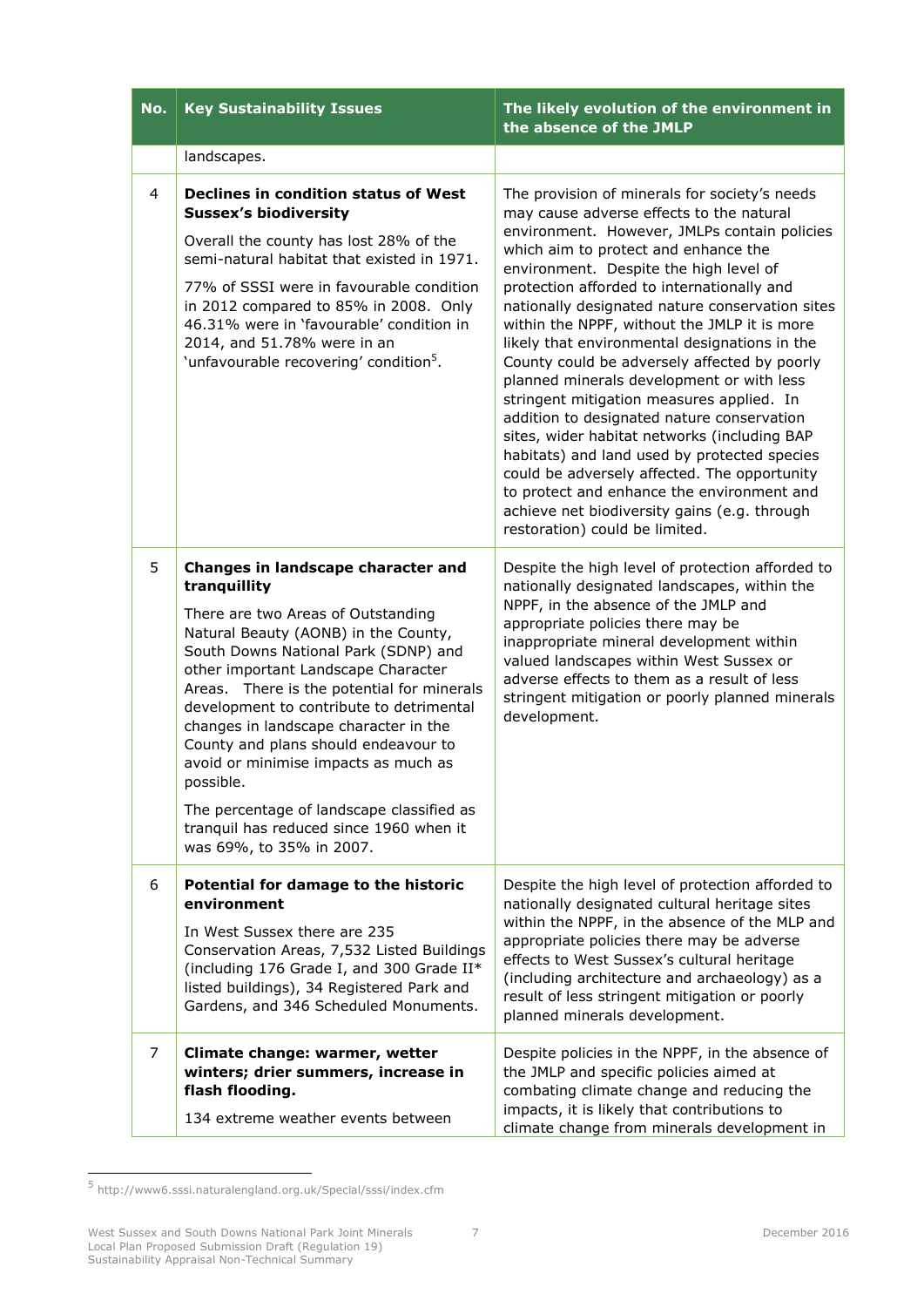| No. | <b>Key Sustainability Issues</b>                                                                                                                                                                                                                                                                                                                                                                                                                                                                          | The likely evolution of the environment in<br>the absence of the JMLP                                                                                                                                                                                                                                                                                                                                                                             |
|-----|-----------------------------------------------------------------------------------------------------------------------------------------------------------------------------------------------------------------------------------------------------------------------------------------------------------------------------------------------------------------------------------------------------------------------------------------------------------------------------------------------------------|---------------------------------------------------------------------------------------------------------------------------------------------------------------------------------------------------------------------------------------------------------------------------------------------------------------------------------------------------------------------------------------------------------------------------------------------------|
|     | 1998 and 2008 in West Sussex.<br>In the south east, it is estimated that in<br>2050 <sup>6</sup> , the winter mean temperature will<br>rise by 2.5°C and the summer mean                                                                                                                                                                                                                                                                                                                                  | West Sussex will not be appropriately<br>controlled and mitigated.                                                                                                                                                                                                                                                                                                                                                                                |
| 8   | temperature will rise by $3.1 \text{ °C}^7$ .<br>Increases in greenhouse gas<br>emissions<br>UK Greenhouse gas emissions: 22.9<br>million tonnes (mt) from HGVs (2012<br>data).                                                                                                                                                                                                                                                                                                                           | Despite policies in the NPPF, in the absence of<br>the JMLP and specific policies aimed at<br>combating greenhouse gas emissions and<br>therefore climate change and reducing the<br>impacts, it is likely that greenhouse gas<br>emissions from minerals development in West<br>Sussex will not be appropriately controlled and<br>mitigated.                                                                                                    |
| 9   | <b>Potential for flooding</b><br>Certain areas in West Sussex are<br>becoming more vulnerable and prone to<br>coastal, fluvial, groundwater and surface<br>water flooding.<br>Currently 12.6% of West Sussex is within<br>a flood plain.                                                                                                                                                                                                                                                                  | In the absence of the JMLP the potential for<br>flooding is unlikely to be affected due to<br>national policy included in the NPPF.<br>Although, in the absence of the JMLP there is<br>unlikely to be the opportunity to increase flood<br>storage capacity, as some mineral<br>developments (e.g. sand and gravel sites) are<br>compatible with all flood risk zones and<br>therefore once restored can be used as a<br>means of flood storage. |
| 10  | <b>Water Quality</b><br>The water quality within the County is not<br>yet meeting 'good' ecological status in<br>regards to the EU Water Framework<br>Directive. Only 19% of water bodies<br>within the County have good ecological<br>status.<br>In West Sussex there are 30 groundwater<br>bodies and 33% are classified as good<br>overall. The chalk resource in particular<br>acts as an important aquifer in the South<br>East and provides the principle source of<br>water supply in West Sussex. | In the absence of the JMLP and policies aimed<br>at the protection of the water environment,<br>water bodies and hydrological regimes in West<br>Sussex are more likely to be adversely<br>affected as a result of less stringent mitigation<br>or poorly planned minerals development.                                                                                                                                                           |
| 11  | <b>Air Quality</b><br>The number of Air Quality Management<br>Areas has increased from 5 in 2008 to 10<br>in July 2015.                                                                                                                                                                                                                                                                                                                                                                                   | In the absence of the JMLP and policies aimed<br>at reducing emissions from transport of<br>minerals, air quality in West Sussex is more<br>likely to be adversely affected as a result of<br>less stringent mitigation or poorly planned<br>minerals development.                                                                                                                                                                                |
| 12  | <b>Traffic Growth</b>                                                                                                                                                                                                                                                                                                                                                                                                                                                                                     | In the absence of the JMLP and policies aimed<br>at reducing emissions from transport of                                                                                                                                                                                                                                                                                                                                                          |

 6 Under the high emission scenario 7 http://ukclimateprojections.metoffice.gov.uk/23907?emission=high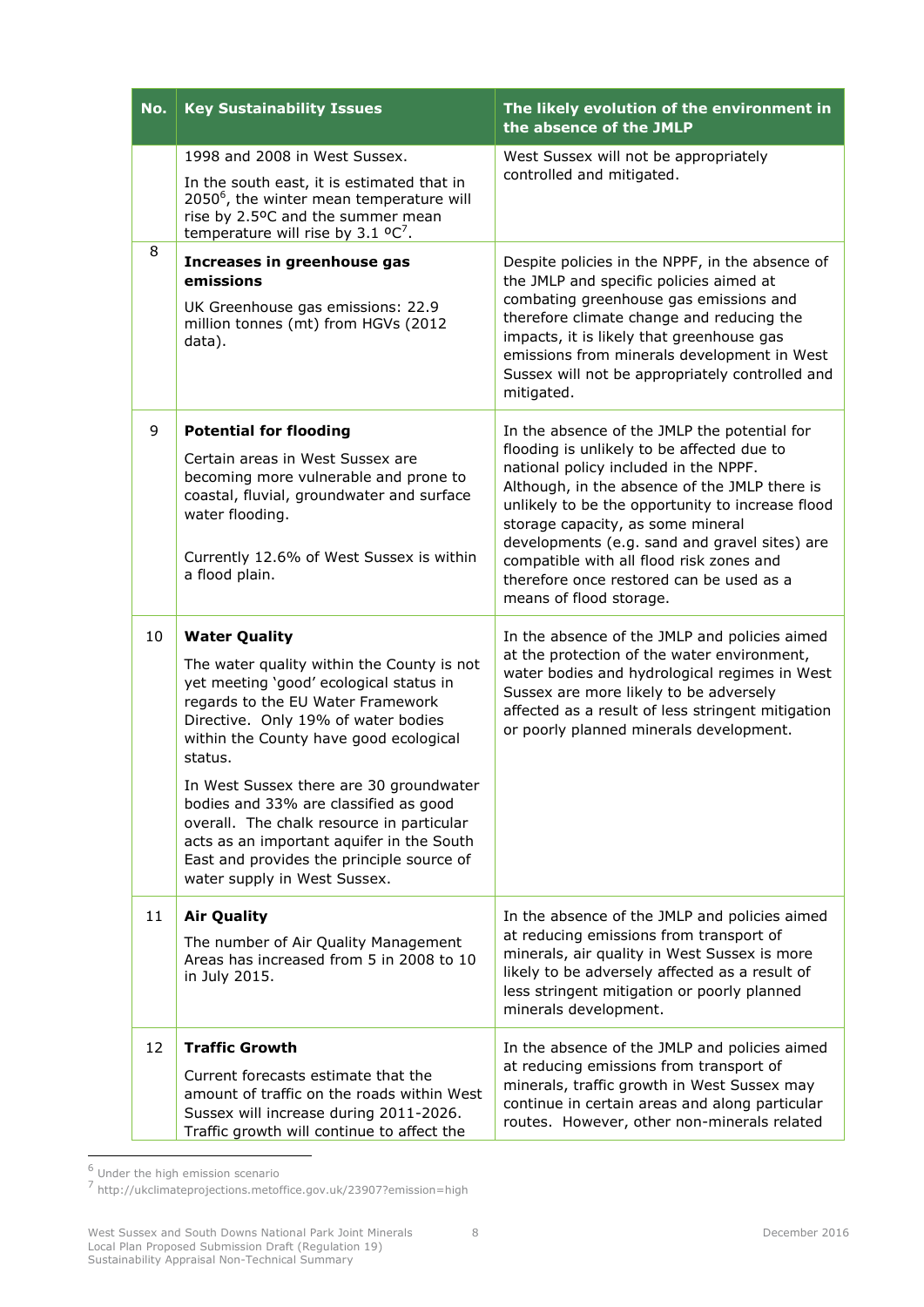| No. | <b>Key Sustainability Issues</b>                                                                                                                                                   | The likely evolution of the environment in<br>the absence of the JMLP                 |
|-----|------------------------------------------------------------------------------------------------------------------------------------------------------------------------------------|---------------------------------------------------------------------------------------|
|     | transport network and has exceeded<br>planned capacity in some places <sup>8</sup> .<br>Increased traffic could have a detrimental<br>effect on quality of life within the County. | road traffic is likely to contribute more to<br>overall traffic growth in the County. |

# <span id="page-12-0"></span>Sustainability Appraisal Framework

- 1.40 The SA Framework contains a number of objectives and has been developed by LUC, SDNPA and WSCC's Minerals and Waste Planning Policy officers. The objectives have been informed by the objectives previously identified in the March 2013 SA Report for the West Sussex Waste Local Plan, reviewed to be relevant to the JMLP, and reflect the review of relevant plans and programmes and baseline situation and key issues for the plan area. This included reviewing the SA objectives developed for the SDNP Local Plan to ensure that issues relevant to the SDNP have also been taken into consideration.
- 1.41 The policies and sites included in the Proposed Submission Draft JMLP have been appraised against the SA Objectives, which are included in **[Table 2](#page-12-1)** below. Each objective has a number of subsidiary questions, which help to provide decision-making criteria to use during the identification of potential effects from the JMLP.

#### <span id="page-12-1"></span>**Table 2: Sustainability Appraisal Framework for the JMLP**

### **Sustainability Appraisal Objectives and Subsidiary questions**

### **Social**

**1. To protect and, where possible, enhance health, well-being and amenity of residents, neighbouring land uses and visitors to West Sussex.** 

Would the option/policy/site:

- $\circ$  Have harmful effects on human health and be sited close to sensitive receptor(s)?
- o Affect amenity through dust and noise (e.g. through blasting/traffic) or vibration?
- o Affect road safety?
- o Have the potential to create land use conflict issues?
- $\circ$  Provide opportunities for improvements to health, well-being and amenity through enhancements?
- $\circ$  Create cumulative effects in terms of adverse impacts on environmental quality, social cohesion and inclusion or economic potential?
- **2. To protect and, where possible, enhance recreation opportunities for all, including access to and enjoyment of the countryside, open spaces and Public Rights of Way (PROW).**

Would the option/policy/site:

- $\circ$  Be likely to affect the amenity of users on PRoW, recreation areas/open spaces or other users of the countryside in the area, or affect views and/or tranquillity of these areas?
- o Provide restoration opportunities for recreation?

-

West Sussex and South Downs National Park Joint Minerals Local Plan Proposed Submission Draft (Regulation 19) Sustainability Appraisal Non-Technical Summary

<sup>8</sup> West Sussex Local Transport Plan 2011-2026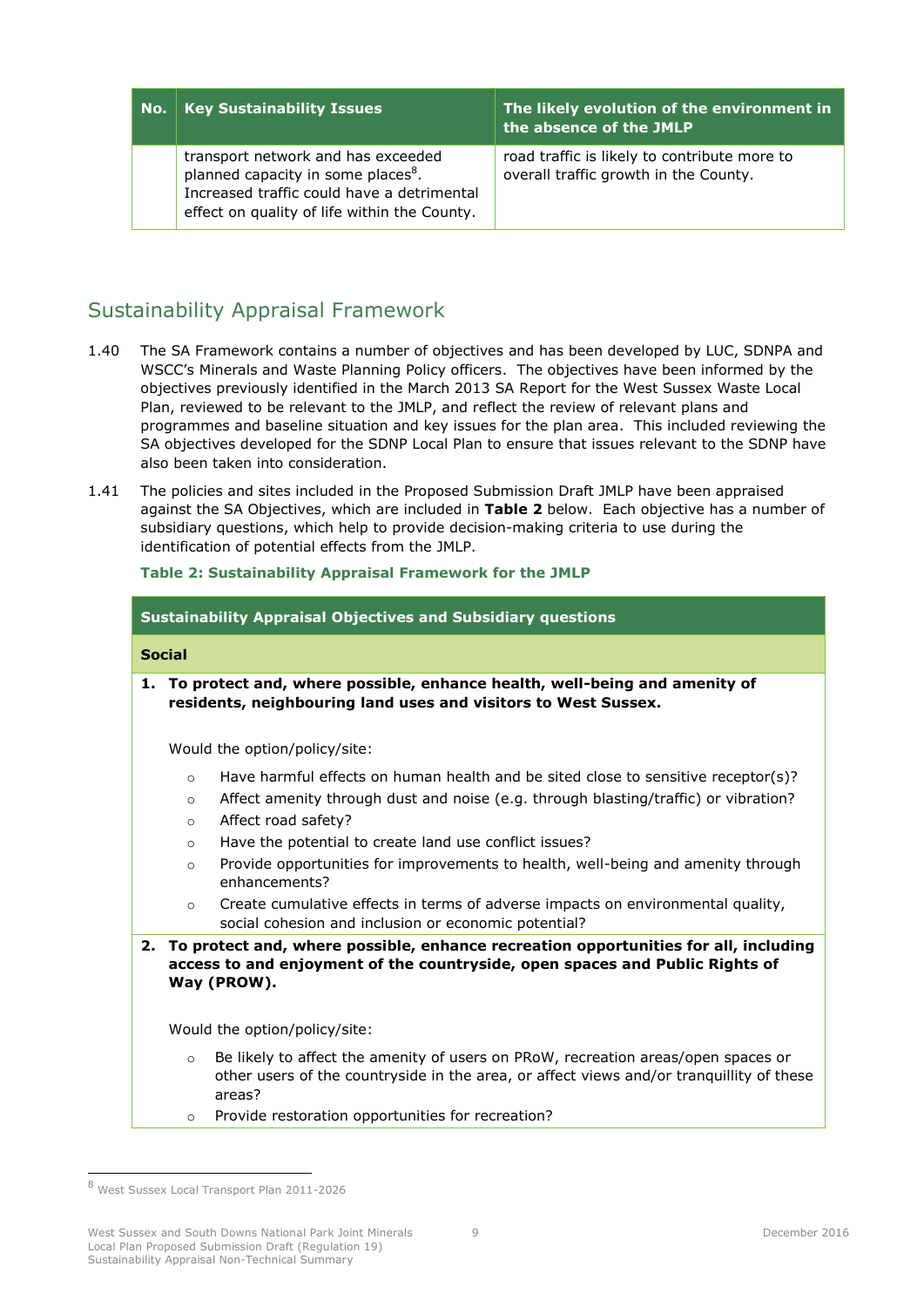### **Sustainability Appraisal Objectives and Subsidiary questions**

#### **Economic**

### **3. To protect, sustain, and where possible, enhance the vitality and viability of the local economy.**

Would the option/policy/site:

- $\circ$  Help the local economy, for example by generating new jobs, and how might implementing the policy impact on local businesses?
- $\circ$  Encourage the provision of more locally based skills and facilities?
- o Affect tourists' decisions to visit an area?
- $\circ$  Compromise safe operating of commercial aerodromes (i.e. be near to an airfield and through restoration likely to attract large numbers of birds and increase the chance of bird strike)?

**4. To conserve minerals resources from inappropriate development whilst providing for the supply of aggregates and other minerals sufficient for the needs of society.** 

Would the option/policy/site:

- o Reduce the extraction of virgin materials?
- o Avoid sterilising mineral resources by preventing unnecessary development on or near to mineral resources?
- $\circ$  Require prior extraction if development that would sterilise mineral resources were to go ahead?

#### **Environmental**

**5. To protect, and where possible, enhance the landscape, local distinctiveness and landscape character in West Sussex.**

Would the option/policy/site:

- o Help enable the protection of landscape (particularly AONBs and SDNP) and townscape character?
- $\circ$  Contribute to the restoration of minerals sites, maximising after-use potential for beneficial use (e.g. agriculture, nature conservation, recreation, amenity, water storage, flood management) as appropriate?
- o Facilitate the supply and use of local building materials to protect local character?
- o Affect dark skies from light pollution?
- $\circ$  Protect and enhance the tranquillity of West Sussex including the SDNP and AONBs (e.g. by minimising noise arising from minerals facilities and transport)?
- o Encourage landscape improvement?

### **6. To protect, conserve and enhance biodiversity including natural habitats and protected species.**

Would the option/policy/site:

- o Have an adverse effect on biodiversity, including the protection of designated sites (e.g. Special Protection Areas, Special Areas of Conservation, Ramsars, Sites of Special Scientific Interest, National Nature Reserves and Ancient Woodland)?
- $\circ$  Have an adverse effect on locally designated sites which form part of a network of ecosystems?
- $\circ$  Have an adverse effect on wider habitat networks (including BAP habitats) and land used by protected species?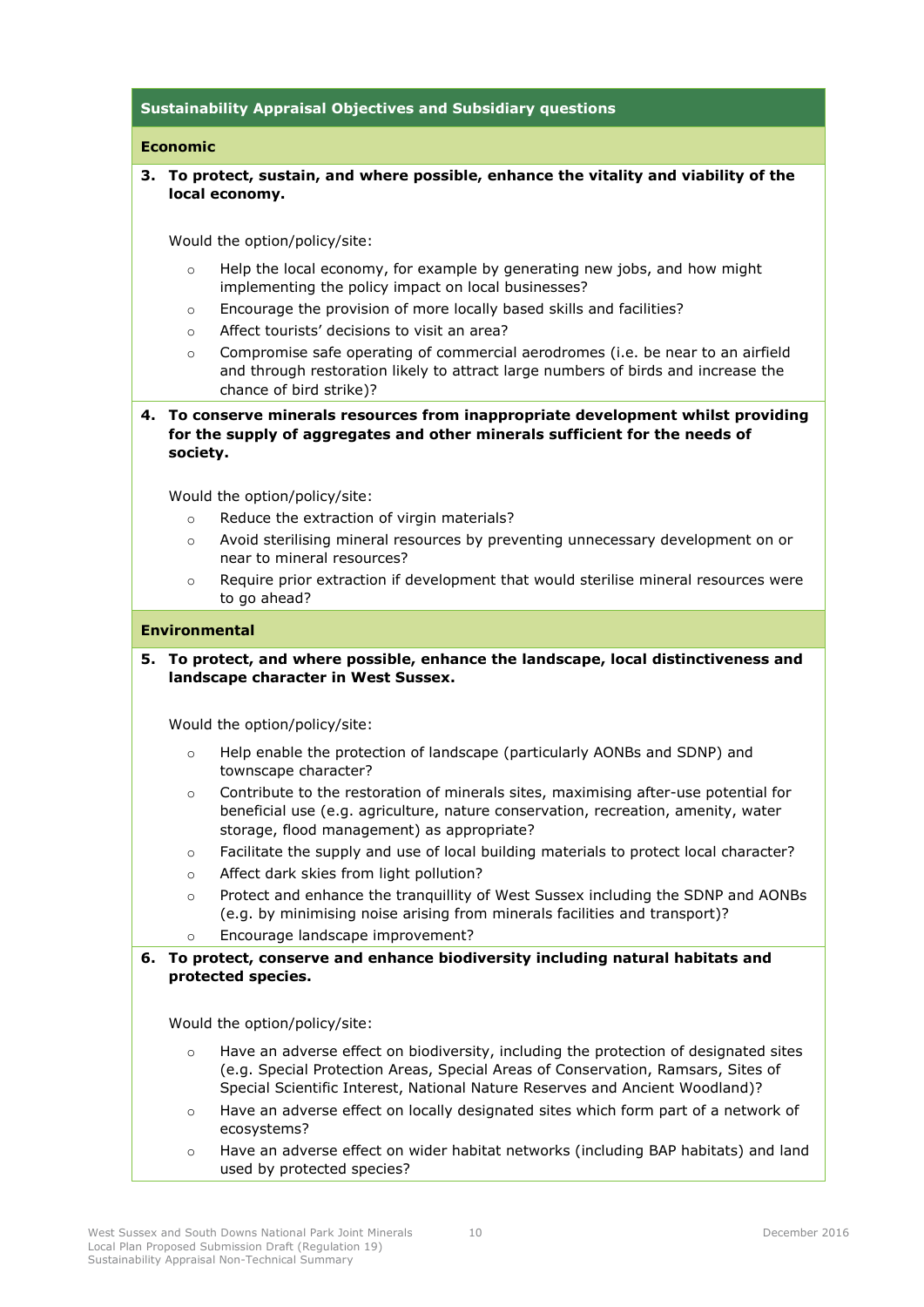|         | <b>Sustainability Appraisal Objectives and Subsidiary questions</b>                                                                                                                                                          |
|---------|------------------------------------------------------------------------------------------------------------------------------------------------------------------------------------------------------------------------------|
| $\circ$ | Provide opportunities for enhancing biodiversity and achieving net gains as part of<br>the development or restoration?                                                                                                       |
|         | 7. To protect and conserve geodiversity.                                                                                                                                                                                     |
|         |                                                                                                                                                                                                                              |
|         | Would the option/policy/site:                                                                                                                                                                                                |
| $\circ$ | Have an adverse effect on geodiversity, including the protection of geological<br>features or sites (e.g. Sites of Special Scientific Interest, and Local Geological Sites,<br>formally RIGS)?                               |
| $\circ$ | Create new geological exposures of education interest?                                                                                                                                                                       |
| $\circ$ | Provide opportunities for geodiversity as part of the development or restoration?                                                                                                                                            |
| 8.      | To conserve, and where possible, enhance the historic environment.                                                                                                                                                           |
|         | Would the option/policy/site:                                                                                                                                                                                                |
|         |                                                                                                                                                                                                                              |
| $\circ$ | Help enable the conservation of features of archaeological and other historic interest<br>in the county, such as conservation areas, listed buildings, scheduled ancient<br>monuments and areas of archaeological potential? |
|         | 9. To protect and, where possible, enhance soil quality, and minimise the loss of                                                                                                                                            |
|         | best and most versatile land.                                                                                                                                                                                                |
|         |                                                                                                                                                                                                                              |
|         | Would the option/policy/site:                                                                                                                                                                                                |
| $\circ$ | Minimise the loss of the best and most versatile agricultural land?                                                                                                                                                          |
| $\circ$ | Improve the soil quality?<br>10. To reduce air pollution and to protect and, where possible, enhance air quality.                                                                                                            |
|         |                                                                                                                                                                                                                              |
|         | Would the option/policy/site:                                                                                                                                                                                                |
| $\circ$ | Lead to a change in local air quality?                                                                                                                                                                                       |
| $\circ$ | Cause further deterioration of air quality in Air Quality Management Areas?                                                                                                                                                  |
| $\circ$ | Cause an increase in deposition of pollutants on sensitive designated nature<br>conservation sites?                                                                                                                          |
|         | 11. To protect and, where possible, enhance water resources, water quality and the                                                                                                                                           |
|         | function of the water environment.                                                                                                                                                                                           |
|         | Would the option/policy/site:                                                                                                                                                                                                |
| $\circ$ | Affect the quality of surface and/or groundwater bodies?                                                                                                                                                                     |
| $\circ$ | Interfere with the flows of water bodies?                                                                                                                                                                                    |
|         | 12. To reduce vulnerability to flooding, in particular preventing inappropriate                                                                                                                                              |
|         | development in the floodplain.                                                                                                                                                                                               |
|         | Would the option/policy/site:                                                                                                                                                                                                |
|         |                                                                                                                                                                                                                              |
| $\circ$ | Affect the likelihood of flooding or lead to inappropriate development in a flood risk<br>zone (e.g. Flood Zones 2 or 3) contrary to national policy on flooding?                                                            |
| $\circ$ | Impact on flood defences?                                                                                                                                                                                                    |
| $\circ$ | Provide opportunities for flood alleviation/mitigation?                                                                                                                                                                      |
|         | 13. To minimise transport of minerals by roads. Where road use is necessary, to                                                                                                                                              |
|         | reduce the impact by promoting use of the Lorry Route Network.                                                                                                                                                               |
|         |                                                                                                                                                                                                                              |
|         |                                                                                                                                                                                                                              |
|         | Would the option/policy/site:                                                                                                                                                                                                |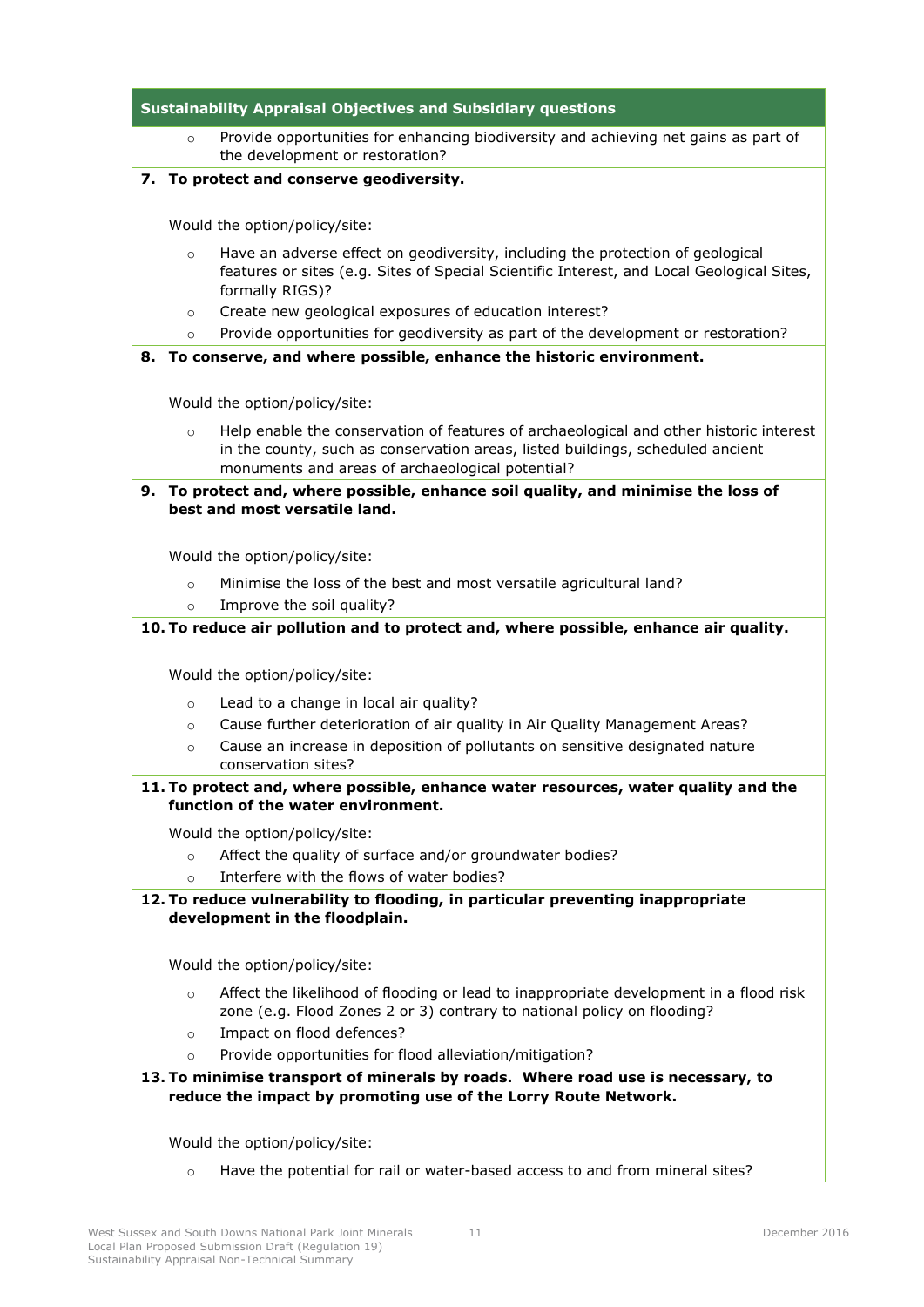| <b>Sustainability Appraisal Objectives and Subsidiary questions</b> |                                                                                                                                                                                 |  |  |  |  |  |  |
|---------------------------------------------------------------------|---------------------------------------------------------------------------------------------------------------------------------------------------------------------------------|--|--|--|--|--|--|
| $\circ$                                                             | Lead to the production of traffic-derived pollutants, including CO2, NO2 and PM10<br>due to road transport to and from minerals sites?                                          |  |  |  |  |  |  |
| $\circ$                                                             | Optimise the use of the Lorry Route Network and reduce the use of rural roads thus<br>reducing the disruption and pollutants caused by HGVs?                                    |  |  |  |  |  |  |
| 14. To reduce the emissions of greenhouse gases.                    |                                                                                                                                                                                 |  |  |  |  |  |  |
|                                                                     |                                                                                                                                                                                 |  |  |  |  |  |  |
|                                                                     | Would the policy/option/site:                                                                                                                                                   |  |  |  |  |  |  |
| $\circ$                                                             | Lead to the production of carbon dioxide or other greenhouse gases from on-site<br>vehicles and machinery?                                                                      |  |  |  |  |  |  |
| $\circ$                                                             | Reductions in transport distances by supporting the location of mineral extraction<br>sites in proximity to surrounding markets for minerals and to serve local needs?          |  |  |  |  |  |  |
| $\circ$                                                             | Encourage the use of renewable or lower carbon energy sources on-site (e.g.<br>through the use of small on-site renewable energy sources, i.e. wind turbines, solar<br>panels)? |  |  |  |  |  |  |

### **Assumptions taken into account during the SA**

- 1.42 SA relies on an element of subjective judgement. In predicting and assessing the likely sustainability effects of the JMLP, the SA team's analysis of the characteristics of West Sussex and the SDNP and the sustainability issues they face have been drawn on plus the professional experience of the SA team.
- 1.43 In making SA judgements for the appraisal of mineral site options and policy options included in the Draft JMLP the SA team has also used the extensive data collated and the technical assessments produced by WSCC and SDNPA for each site.
- 1.44 To support the appraisal of mineral site options a series of decision-making criteria for each SA headline objective was developed (this can be seen in **Appendix 4** of the full SA Report) with the purpose of providing a consistent approach to the prediction and assessment of effects. The decision-making criteria relates specifically to the assessment of the potential sites being considered at this stage for allocation in the JMLP, and set out assumptions and justifications for the level of significance of the potential effects that mineral sites developed at those sites may have. These assumptions were developed so that, where possible, quantitative data could be used to appraise the sites.
- 1.45 It should be noted that distances from specific assets (e.g. biodiversity, heritage, recreational) used within relevant SA Objectives to predict the magnitude of potential effects of allocating the sites are for a guide only and do not mean that mineral sites within a certain distance would definitely have an effect in every instance. The potential effect depends significantly on the type and design of mineral sites eventually developed on the site, which will need to be assessed if prescribed within policies of the JMLP or at the planning application stage.

#### **Use of the SA Framework**

- 1.46 Each mineral site option and policy option in the Draft JMLP was assessed against each SA objective, and a judgement was made with regards to the likely effect that the site/option would have on that objective. These judgements were recorded as a colour coded symbol, as shown below in **Figure 1**.
- 1.47 The sustainability effects are presented in a matrix for each policy and site option, in Appendices 5, 6 and 7 of the full SA Report, along with a brief justification of the judgement made.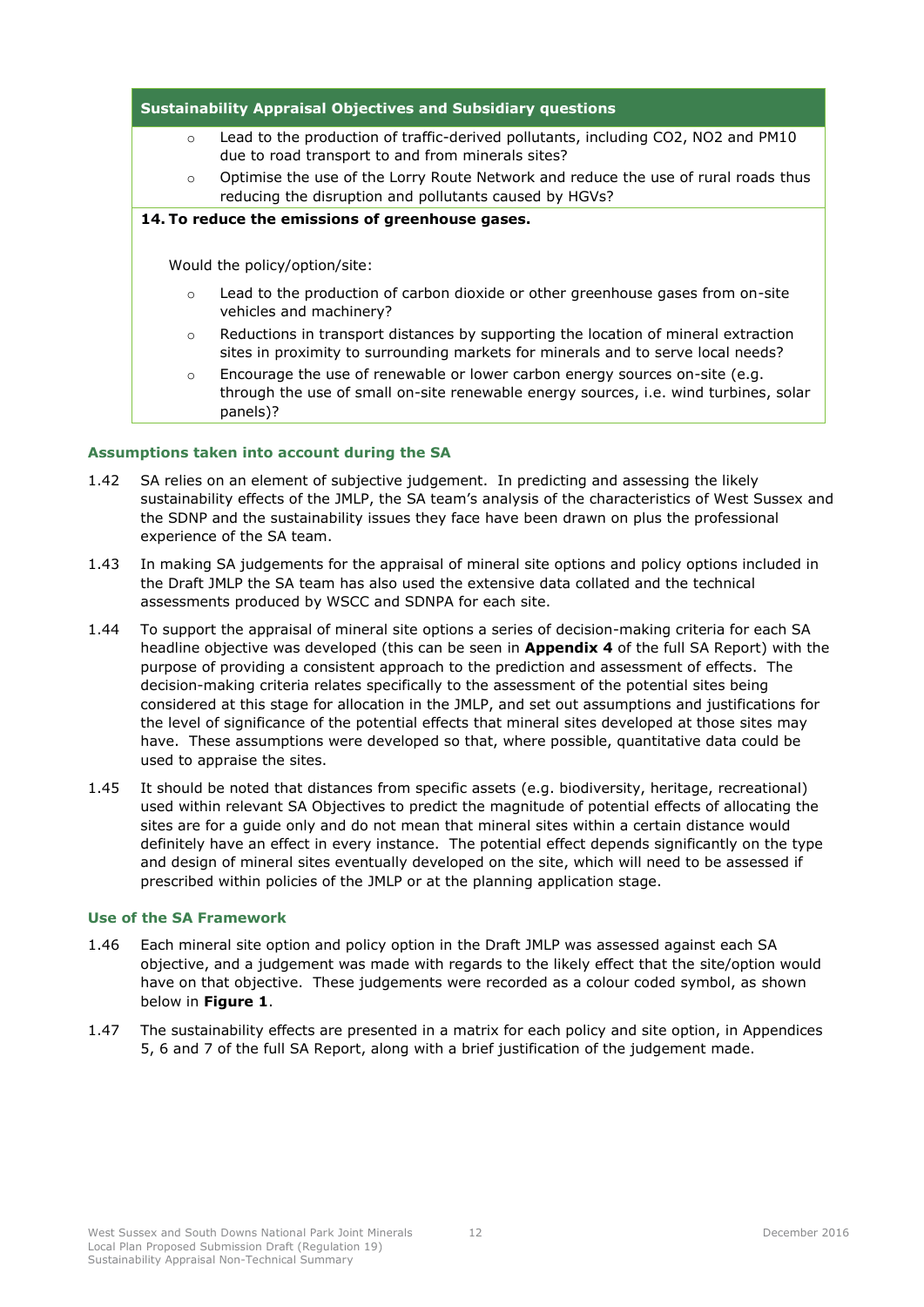#### **Figure 1: Key to symbols and colour coding used in the SA of the Draft JMLP**

| $+ +$    | The policy is likely to have a significant positive impact on the SA<br>objective(s).                     |
|----------|-----------------------------------------------------------------------------------------------------------|
| ÷        | The policy is likely to have a <b>minor positive</b> impact on the SA objective(s).                       |
| $\bf{0}$ | The policy is likely to have a negligible or no impact on the SA objective(s).                            |
| $+/-$    | The policy is likely to have a <b>mixture of positive and negative</b> impacts on<br>the SA objective(s). |
|          | The policy is likely to have a <b>minor negative</b> impact on the SA objective(s).                       |
|          | The policy is likely to have a significant negative impact on the SA<br>objective(s).                     |
|          | It is <b>uncertain</b> what effect the policy will have on the SA objective(s).                           |

- 1.48 In addition, potential impacts on Ecosystem Services were taken into account as part of the SA of the JMLP. This is not a requirement of the SEA Regulations or Government Guidance; they were completed on request of WSCC and SDNPA.
- 1.49 Ecosystem services, defined simply, are the benefits people obtain from ecosystems<sup>9</sup> and are grouped into four main groups:
	- **Provisioning** services (e.g. crops, water supply, trees).
	- **Regulating** services (e.g. flood regulation, climate regulation, and noise regulation).
	- **Cultural** services (e.g. aesthetic, educational, and recreational benefits).
	- **Supporting** services (e.g. nutrient cycling, soil formation).
- 1.50 The full SA Report explains the context of Ecosystems Services further and the potential impacts on Ecosystem Services are scored using the same symbols and colours as shown in Figure 1 above.

# <span id="page-16-0"></span>Summary of Potential Effects of the Alternatives Considered for the Draft JMLP (April 2016)

1.51 This section provides a summary of the overall findings of the potential effects of the options/alternatives considered in preparing the Regulation 18 Draft JMLP (April 2016). A more detailed description can be found in **Chapter 5** of the main SA Report, and further explanation can be found in the matrices located in **Appendices 5 – 7**. Note that these findings are summarised to meet the requirement of the SEA Regulations regarding outlining the effects of reasonable alternatives considered during the preparation of the Plan; the SA findings for the proposed policies and site allocations now contained in the Proposed Submission Draft JMLP (January 2017) are summarised further ahead in this NTS.

### **Draft Vision and Objectives proposed for the Regulation 18 JMLP (April 2016)**

- 1.52 The draft Vision for the Regulation 18 JMLP for West Sussex and the South Downs National Park set out a positive vision for the future to be achieved by the end of the plan period in 2033 which encourages sustainable economic growth as required by the NPPF. Overall, the Draft Vision and Draft Objectives were considered likely to have positive or negligible effects on the SA objectives.
- 1.53 Significant positive effects were identified in all social, economic and environmental categories as many of the draft JMLP Objectives aligned with the aspirations of the SA objectives.
- 1.54 Mixed effects were identified more for the environmental objectives as mineral sites may have some potential negative impacts during operation, but once workings have ceased, restoration of those sites is likely to bring positive effects in the longer term.

<sup>9</sup> Millennium Ecosystem Assessment (2005) Millennium Ecosystem Assessment. Available at:<http://www.maweb.org/en/Index.aspx>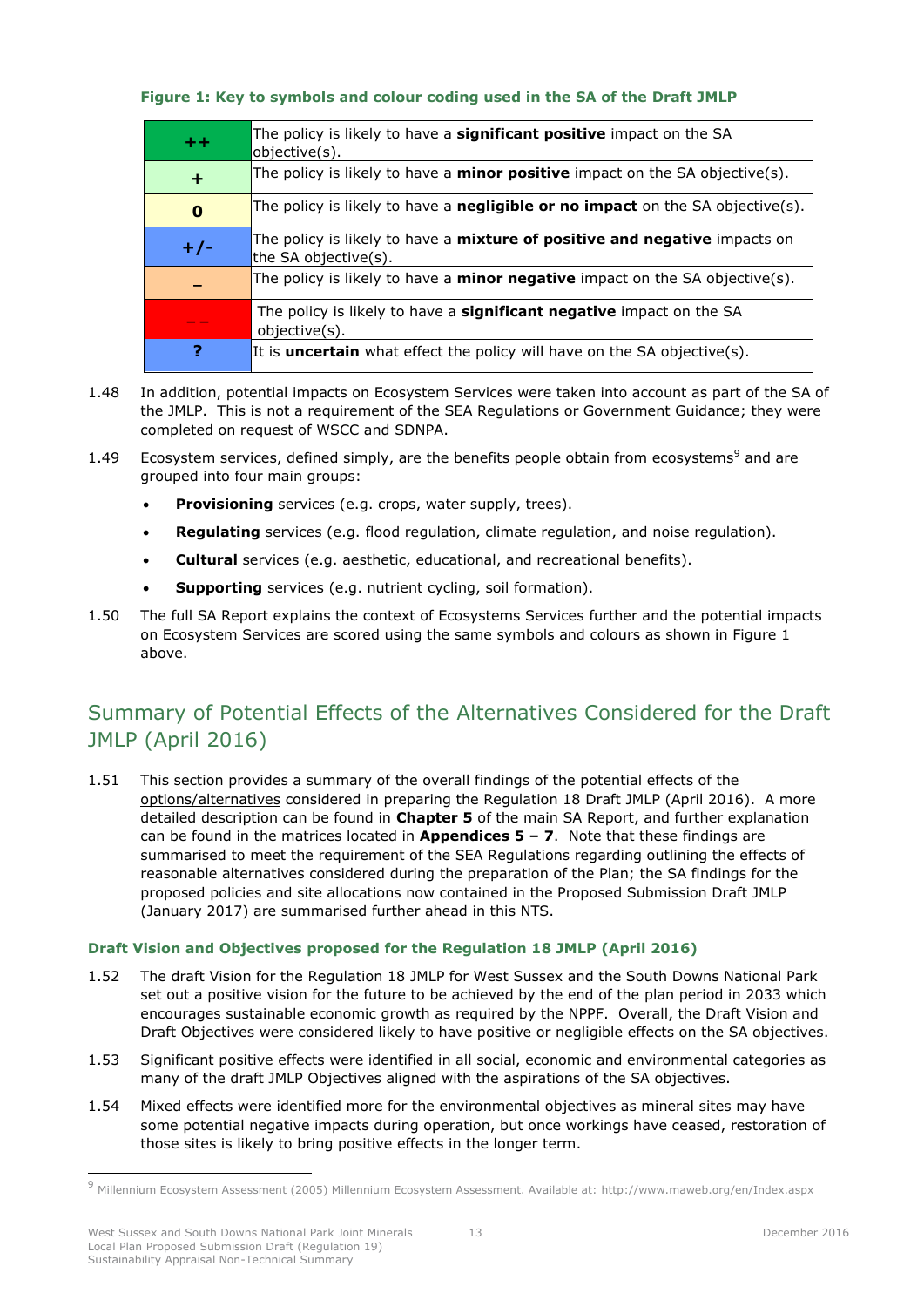#### **Strategic Supply Options considered for the Regulation 18 JMLP (April 2016)**

- 1.55 Effects overall for the mineral supply options were considered likely to be mixed or minor negative. Nearly all of the options were likely to have an uncertain minor negative effect on SA objective 1 (health, well-being and amenity) due to the effects associated with mineral operations (e.g. dust, noise, traffic levels, landscape and land take). This minor negative effect was also likely on SA objective 2 (recreation), but as part of a mixed effect overall on this SA objective, as the restoration of minerals sites once minerals working has finished is likely to have positive impacts.
- 1.56 Minor positive effects were considered likely for SA objective 3 (local economy) as mineral supply would encourage local job and increased skills bases at a local level. However, mixed effects were likely for SA objective 4 (minerals resources) as nearly all the supply options encourage the extraction of virgin materials, except for one, which scored a significant positive effect due to its encouragement of the use of secondary and recycled aggregate.
- 1.57 Uncertain mixed effects and uncertain minor negative effects were mainly expected for the strategic mineral supply policy options on the environmental SA objectives. The minor negative effects identified related to the short term negative impact mineral workings can have on the local environment, but in the longer term, through site restoration, minerals sites can enhance the environmental quality of the local area.
- 1.58 Two policy options relating to supply of soft sand and clay were expected to have uncertain significant negative effects on SA objectives 10 (air quality) and 13 (transport) as the location of these types of minerals are relatively rural and therefore beyond the Advisory Lorry Route, thus the possibility of increasing road transportation which has adverse impacts on air quality.
- 1.59 The uncertain effects identified for these minerals supply policy options were largely attributed to the unknown design and nature of proposals that may come forward, and be determined through the planning application process.

#### **Mineral Resource and Mineral Infrastructure Safeguarding Options considered for the Regulation 18 JMLP (April 2016)**

- 1.60 Mixed effects in relation to the mineral resource and mineral infrastructure safeguarding options were considered likely for all the social objectives and SA objectives 3 (local economy), 5 (landscape) and 8 (historic environment), as through safeguarding areas for minerals development and operations, this restricts other types of development that could otherwise have adverse effects. However, minerals developments themselves could have adverse impacts on these SA objectives.
- 1.61 SA objectives 10 (air quality), 13 (transport) and 14 (greenhouse gas emissions) were likely to have uncertain minor positive effects as protecting wharves and railheads from unnecessary development ensures that minerals are transported by sustainable modes of transport (water and rail) thereby reducing the need for road transportation.
- 1.62 Uncertain minor positive effects were also likely for SA objective 6 (biodiversity) as the safeguarding policy options would restrict non-mineral developments that could potentially harm biodiversity, and if mineral development occurs, biodiversity could be enhanced through site restoration in the long term.

#### **Development Management Policy Options considered for the Regulation 18 JMLP (April 2016)**

1.63 Minor positive effects or negligible effects were identified for almost all SA objectives as the purpose of the development management policies is to encourage the protection and enhancement of the environment and amenity of West Sussex in light of mineral development. Significant positive effects were identified where the development management policy options align directly with the SA objective's aim, e.g. the Character and Landscape policy options were likely to have significant positive effects on SA objective 5 (landscape).

#### *Recommendations for the policy options*

1.64 A number of recommendations were provided by the SA team on the draft policy options for strengthening the policy safeguards and therefore helping to reduce the likelihood of potential negative effects identified. These recommendations were mostly incorporated into the final Draft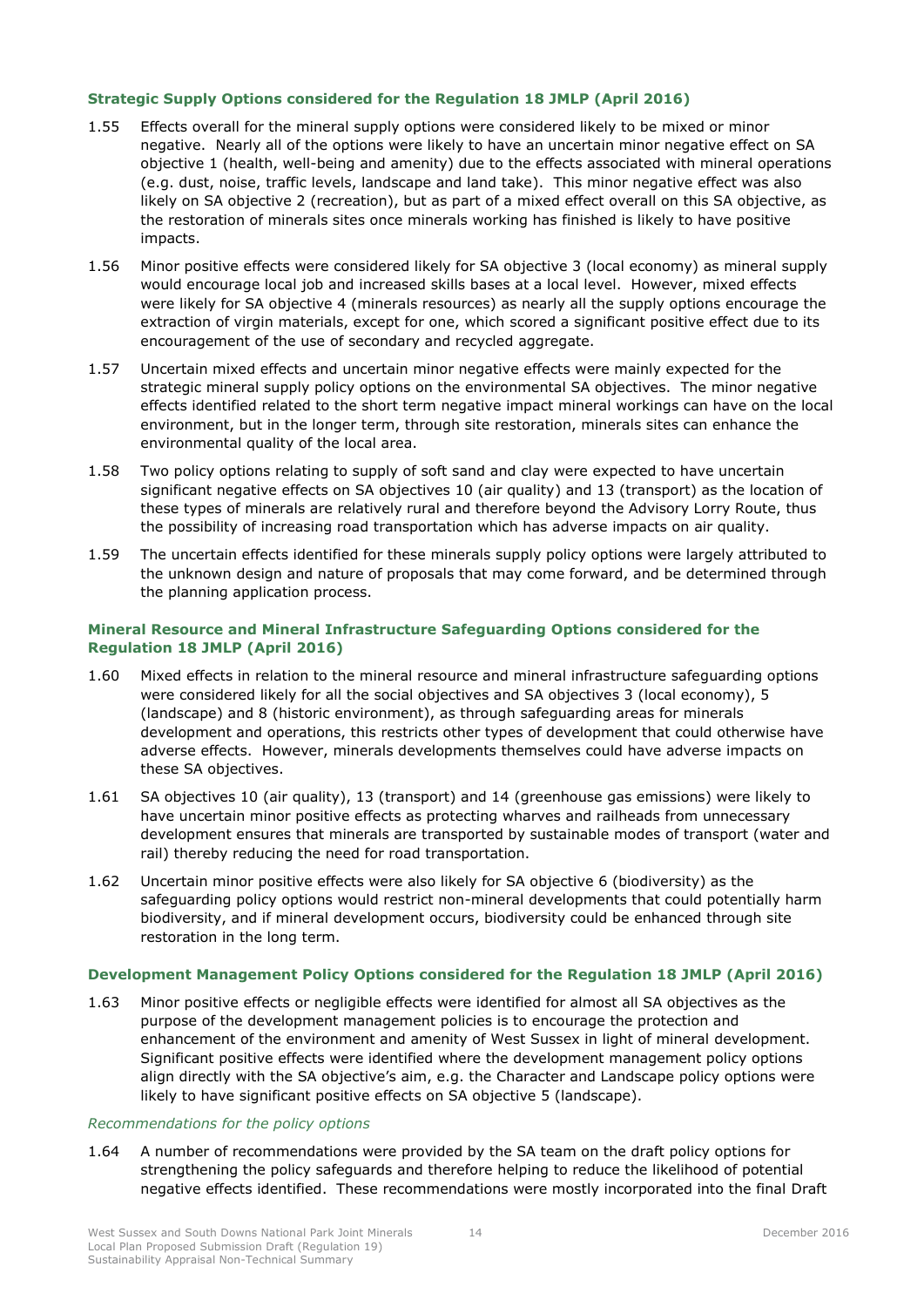JMLP (April 2016) by WSCC and SDNPA, and this is documented in Chapter 5 of the full SA Report.

## **Potential Mineral Site Options considered for the Regulation 18 JMLP (April 2016)**

- 1.65 **Table 3** illustrates the potential sustainability effects identified for the 16 minerals site options that were considered for inclusion in the Draft JMLP at the Regulation 18 stage. Negative effects were considered likely for the social SA objectives 1 (health, well-being and amenity) and 2 (recreation) as most of the sites are within 100m of sensitive receptors, in particular residential properties and businesses, and minerals working could also affect the enjoyment of nearby recreation areas. Three of the site options could have a significant negative effect on SA objective 2 because those sites intersect the Public Rights of Way Network.
- 1.66 Conversely, minor positive effects were considered likely on the economic SA objectives as all minerals site options could have a direct and indirect positive effect on increasing employment levels during site preparation, operation and restoration, as they are likely to result in a small amount of job creation for local people in both rural and urban areas, thereby encouraging the provision of more locally based skills.
- 1.67 Mostly minor negative effects were identified for the environmental SA objectives in relation to the 16 mineral site options, due to the potential for minerals operations on-site and transport to and from the site to affect sensitive receptors such as landscape, heritage, biodiversity assets, air, water and soil quality, as well as potentially contributing to flooding in areas of flood risk. In some cases, the potential for negative effects to be significant were identified, for example six site options could have a significant negative effect on SA objective 5 (landscape) (Land adjacent to West Hoathly Brickworks, Minsted West, Severals West, Horncroft, Buncton Manor Farm and Funtington West), as they were judged as having 'high' or 'medium-high' landscape sensitivity in the Landscape Assessment<sup>10</sup>.
- 1.68 In addition, eleven sites could have a significant negative effect on SA objective 6 (biodiversity) as they either contain or are within 250m of one or more national or local designated nature conservation sites, including SSSIs, SNCIs, National Nature Reserves, Ancient Woodland, Local Wildlife Sites or BAP priority habitats and/or the WSCC/SDNPA site assessment notes there is the potential for adverse effects on biodiversity. One site (Brick Kiln Farm) was identified as having the potential for a significant negative effect on SA objective 9 (soil/land quality), because although small areas in the far north and north western parts of the site were found to be on nonagricultural land, most of the 47.29 ha site was found to be on grade 1 agricultural land, which would result in a significant loss of high quality agricultural land.
- 1.69 Three sites were assessed as having the potential for significant negative effects on water quality as while they are not located within Source Protection Zone 1; there were several surface water streams running along the boundaries of Ham Farm $^{11}$ , and there is a water body which passes through the northern area of Rock Common and the northern boundary/central area of Buncton Manor Farm. Therefore, these sites were considered to have the potential to have significant negative effects on the surface water bodies within and adjacent to them, however, this effect would be uncertain as it would be very dependent on the exact nature, working and proposed design of the site.
- 1.70 One site, Severals West was considered likely to have significant negative effects on SA Objective 13 (minimise road transport), as the West Sussex Minerals Local Plan: Transport Assessment (2015) found it to have a 'low' acceptability rating due to having uncertainties with regards to whether a safe and achievable access into the site can be provided and/or the site location and/or traffic routing may be routed through sensitive receptors, without the possibility of mitigation.

#### *Hambrook Grouping*

-

1.71 The Hambrook Grouping is located northwest of Chichester, situated between the settlements of Funtington, Woodmancote and Hambrook. The Grouping includes six separate sites: five sites

 $^{10}$  West Sussex Landscape Sensitivity and Capacity Study for Potential Mineral and Waste Sites (LUC, October 2011); and the Minerals Addendum (LUC, May 2015) and Supplement to WSCC Sensitivity Study 2011 (SDNP Landscape Architect 2015).  $11$  Note that the site boundary was revised subsequent to the consultation on the Regulation 18 Draft JMLP, therefore this SA score has

changed.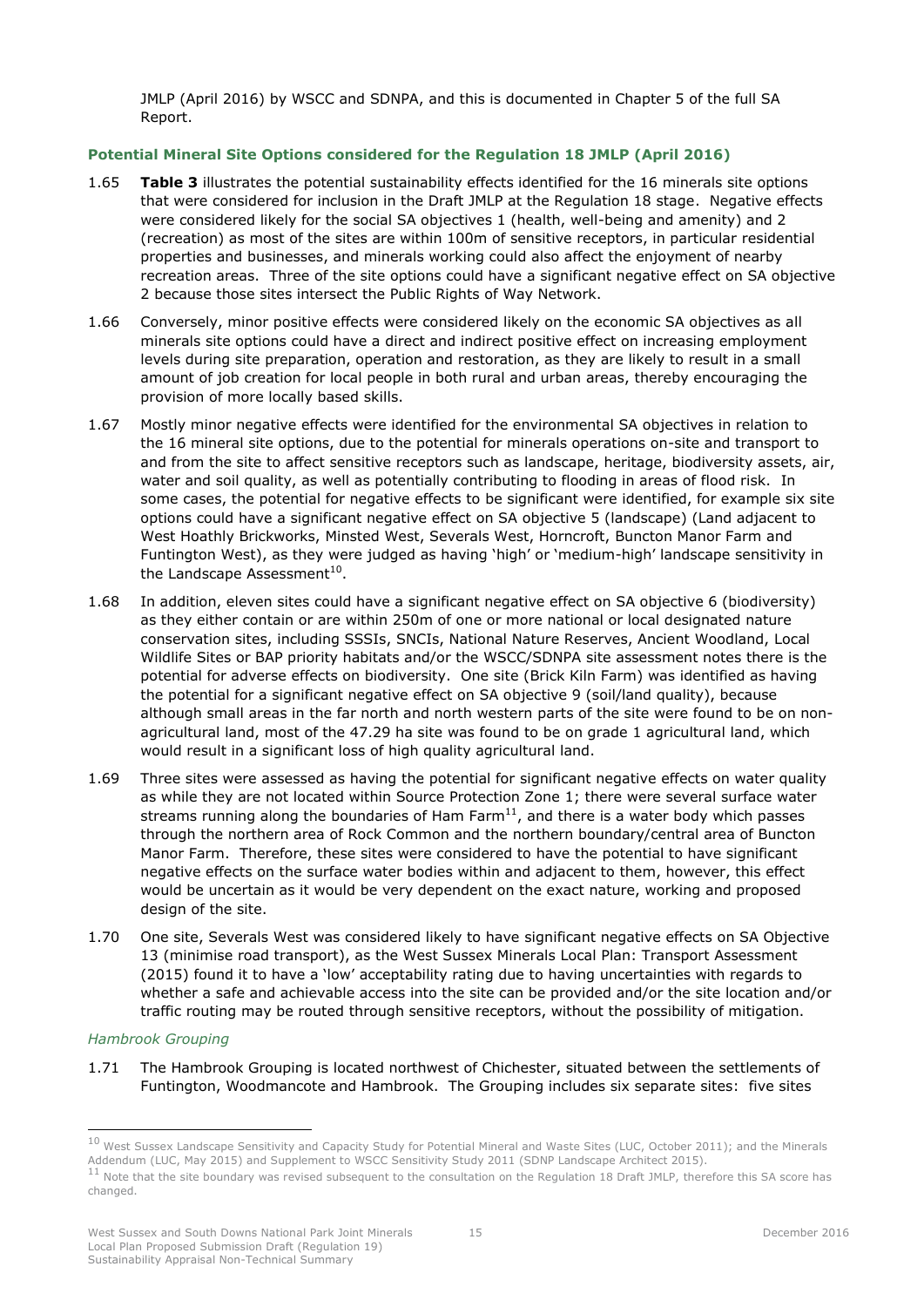proposed for extraction (Woodmancote, Common Road West, Common Road East, Slades Field, and Funtington West) and one proposed processing site (Processing Area north of Woodmancote).

- 1.72 If all sites in the Hambrook Grouping were allocated in the Joint MLP, the five extraction sites would likely be worked sequentially over approximately 15-25 years. However, depending on the potential site operator, the Processing Area north of Woodmancote could also be used and would therefore be active while each extraction area is worked. Therefore, the combined effect of the operational processing area and active extraction in each of the five sites was considered likely to lead to cumulative effects in the area, particularly on the health and amenity of local communities at Funtington, Woodmancote and Hambrook. These effects would be due to the extraction and processing sites resulting in some level of noise, vibration, dust and light pollution during site preparation, operation and restoration and associated with the transport of minerals from the site. However, cumulative effects on the amenity and health of local communities are dependent on local circumstances (such as the topography, the nature of the landscape, the respective location of the site and the nearest residential property or other sensitive use in relation to the prevailing wind direction and visibility), the scale of the operations and the type of activities undertaken within the site and potential mitigation measures proposed, which would be assessed at the planning application stage. Therefore, cumulative effects on the amenity of local communities were considered minor and uncertain at this stage.
- 1.73 Cumulative effects of the operation of the Hambrook Grouping were also considered to be likely in relation to air quality and traffic, including highway safety and capacity, as all sites in the grouping are expected to have minor negative effects on SA objectives 10 (air quality) and 13 (transport). For example, the WSCC/SDNPA site assessment notes that '*traffic from this site may pass through the AQMA's in Chichester',* and the West Sussex Joint Minerals Local Plan: Transport Assessment (2015) assessed all sites within the Grouping as having a 'medium' acceptability rating, dependent on '*the outcome of Highways England proposals for the A27 Chichester bypass*'. Furthermore, the Transport Assessment notes that:
	- The impact of development-related traffic (both singular and cumulative) on the proposed junction schemes will therefore need to be assessed for the future year scenario, before any decisions on sites suitability (in terms of traffic impact) can be made.
	- The site has the disadvantage of being located c.9km from the Lorry Route Network (LRN), and in order to access the LRN it will be necessary for development-related traffic to travel through residential areas.
- 1.74 The Hambrook Grouping was 'screened in' for Appropriate Assessment in the 2015 Habitat Regulations Assessment because of the possibility of adverse effects due to exhaust emissions which required further consideration. The HRA report concluded that overall, development at each of the sites within the Grouping was unlikely to cause harm to international sites or other sites within West Sussex. However, the potential for in-combination effects on internationally designated nature conservation sites in Hampshire and Surrey Counties could occur if a significant increase in movements on the A27 and A3 is likely, and the HRA noted that transport assessments for the Hambrook Grouping should take this into account. The West Sussex Minerals Local Plan: Transport Assessment (2015) has since estimated that there would be 108 two-way daily Annual Average Daily Traffic (AADT) movements and therefore does not represent a significant increase.
- 1.75 Due to the potential minor negative effects identified for all the sites within the Hambrook Grouping for a number of the SA objectives, if the Hambrook Grouping were allocated in the JMLP, it is likely that there could also be cumulative effects in relation to landscape, biodiversity, the historic environment, loss of best and most versatile agricultural land, and flooding.
- 1.76 However, there could be a cumulative positive effect on recreation in the long term if the Hambrook Grouping is allocated as the WSCC/SDNPA site assessments for these sites notes that *'*creation of a new public bridleway connecting bridleway 254 with a point immediately south of *Adsdean Park Road would be sought, providing a valuable local off-road connection for nonmotorised users (NMUs) as an alternative to Hares Lane, where vehicles can speed and visibility around corners is not conducive for NMUs (and drivers') safety'.*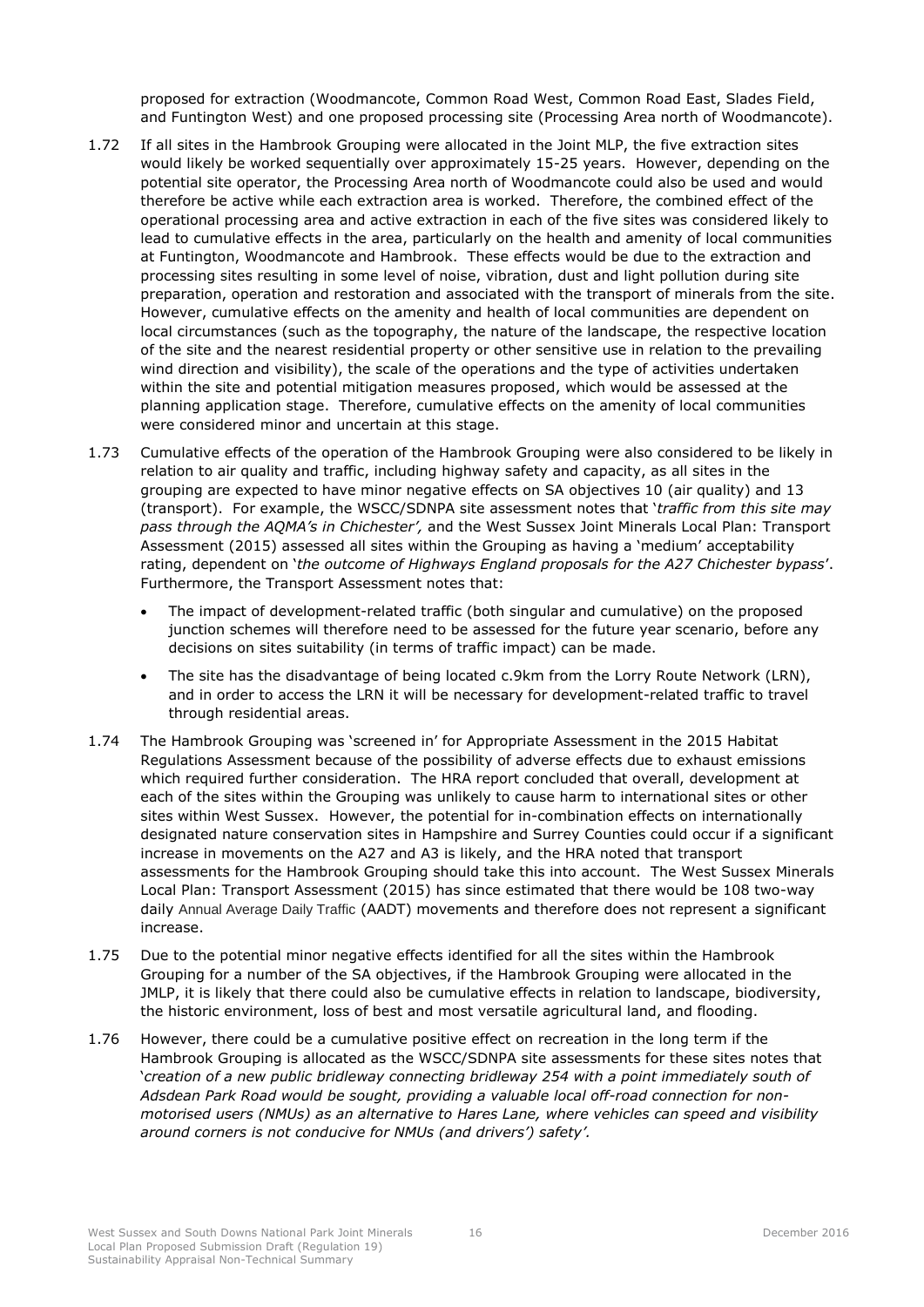|                                                    | West                     |                          |                                                       |                              |                 |                             |                          |                           |                    |                          |                          |                          |                          |                          |                                            |                           |
|----------------------------------------------------|--------------------------|--------------------------|-------------------------------------------------------|------------------------------|-----------------|-----------------------------|--------------------------|---------------------------|--------------------|--------------------------|--------------------------|--------------------------|--------------------------|--------------------------|--------------------------------------------|---------------------------|
| <b>SA Objective</b>                                | Rock Common              | Ham Farm                 | Land Adjacent to<br>West Hoathly<br><b>Brickworks</b> | East of West Heath<br>Common | Minsted West    | Severals West               | Horncroft                | <b>Buncton Manor Farm</b> | Farm<br>Brick Kiln | Woodmancote              | Slades Field             | Funtington<br>West       | Common Road<br>East      | Common Road<br>West      | Woodmancote<br>Area north of<br>Processing | Chantry Lane<br>Extension |
| Social                                             |                          |                          |                                                       |                              |                 |                             |                          |                           |                    |                          |                          |                          |                          |                          |                                            |                           |
| 1. Health, well-being and<br>amenity of residents  | $-2$                     | $-2$                     | $-2$                                                  | $-2$                         | $-2$            | $-2$                        | $-2$                     | $-2$                      | $-2$               | $-2$                     | $-2$                     | $-2$                     | $-2$                     | $-2$                     | $-2$                                       | $-2$                      |
| 2. Recreation                                      | $-1$                     | $\overline{\phantom{a}}$ | Ξ.                                                    | $\blacksquare$               | $\blacksquare$  |                             |                          | $\blacksquare$            | $++/$              | $ -$                     | $-2$                     | $++/-$                   | $+?$                     | $\equiv$                 | $\overline{\phantom{a}}$                   |                           |
| Economic                                           |                          |                          |                                                       |                              |                 |                             |                          |                           |                    |                          |                          |                          |                          |                          |                                            |                           |
| 3. Local economy                                   | $+/-?$                   | $+$                      | $+$                                                   | $+$                          | $+$             | $+$                         | $+$                      | $+/-?$                    | $+$                | $+$                      | $+$                      | $+$                      | $+$                      | $+$                      | $+$                                        | $+$                       |
| 4. Conservation and supply<br>of mineral resources | $+$                      | $+$                      | $+$                                                   | $+$                          | $+$             | $+$                         | $+$                      | $+$                       | $+$                | $+$                      | $+$                      | $+$                      | $\pm$                    | $+$                      | $+$                                        | $+$                       |
| Environmental                                      |                          |                          |                                                       |                              |                 |                             |                          |                           |                    |                          |                          |                          |                          |                          |                                            |                           |
| 5. Landscape                                       | $\overline{\phantom{a}}$ | $\overline{\phantom{a}}$ | $\overline{\phantom{a}}$                              | $\blacksquare$               | $\perp$ $\perp$ | $\mathbb{L} \mathbb{L}$     | $\perp$ $\perp$          | ΞĒ,                       | $\overline{0}$     | $\equiv$                 | $\equiv$                 | $\mathbb{L} \mathbb{L}$  |                          |                          | $\overline{\phantom{a}}$                   |                           |
| 6. Biodiversity                                    | $-?$                     | $-2$                     | $-2$                                                  | $-2$                         | $-2$            | $-2$                        | $-2$                     | $-2$                      | $-2$               | $-2$                     | $-2$                     | $-2$                     | $-2$                     | $-2$                     | $-2$                                       | $-2$                      |
| 7. Geodiversity                                    | $-2$                     | $\mathbf 0$              | -?                                                    | $\overline{0}$               | $\mathbf{0}$    | $\mathbf 0$                 | $\mathbf 0$              | $-?$                      | $\mathbf 0$        | $\mathbf{0}$             | $\overline{0}$           | 0                        | $\pmb{0}$                | $\mathbf 0$              | $\pmb{0}$                                  | $-2$                      |
| 8. Historic environment                            | $-2$                     | $-2$                     | $-2$                                                  | $-?$                         | $-2$            | $-?$                        | $-2$                     | $-2$                      | $-2$               | $\overline{0}$           | $-?$                     | $-?$                     | $-?$                     | $-2$                     | $-2$                                       | $-2$                      |
| 9. Soil                                            | $\mathbf{0}$             | $\blacksquare$           | $\overline{\phantom{a}}$                              | $\overline{\phantom{a}}$     | $\blacksquare$  | $\overline{\phantom{a}}$    | $\overline{\phantom{a}}$ | $\blacksquare$            | $\mathbf{u}$       | $\blacksquare$           | $\blacksquare$           | $\overline{\phantom{a}}$ | $\overline{\phantom{a}}$ | $\equiv$                 | $\overline{\phantom{a}}$                   | $\overline{\phantom{a}}$  |
| 10. Air quality                                    | $-2$                     | $-?$                     | $\mathbf 0$                                           | $\mathbf 0$                  | $-?$            | $-2$                        | $-2$                     | $\overline{0}$            | $-2$               | $-2$                     | $-?$                     | -?                       | $-?$                     | $-2$                     | $-?$                                       | $-2$                      |
| 11. Water resources and<br>water quality           | $-2^{1}$                 | $-2$                     | $\overline{?}$                                        | $-2$                         | $-2$            | $-2$                        | $-2$                     | $-2$                      | $\overline{?}$     | $\overline{?}$           | $\overline{?}$           | $\overline{?}$           | $\overline{?}$           | ?                        | $\overline{?}$                             | $-2$                      |
| 12. Flooding                                       | 0?                       | $-?$                     | 0?                                                    | $-2$                         | $-2$            | $-2$                        | 0?                       | 0?                        | $-2$               | $-2$                     | $-2$                     | $-2$                     | $-?$                     | $-2$                     | $-2$                                       | $-?$                      |
| 13. Transport                                      | $0/-$                    | $0/-$                    | $0/-$                                                 | $0/-$                        | $0/-$           | $\rightarrow$ $\rightarrow$ | $0/-$                    | $0/-$                     | $\blacksquare$     | $\overline{\phantom{a}}$ | $\overline{\phantom{a}}$ | $\overline{\phantom{a}}$ | $\overline{\phantom{a}}$ | $\overline{\phantom{a}}$ | ٠                                          | $\overline{\phantom{a}}$  |
| 14. Greenhouse gases                               | $+/-$                    | $+/-$                    | $+/-$                                                 | ٠                            | $\blacksquare$  |                             |                          | $+/-$                     | $+/-$              | $+/-$                    | $+/-$                    | $+/-$                    | $+/-$                    | $+/-$                    | $+/-$                                      |                           |

### **Table 3: Summary of SA scores for the potential mineral site options considered for inclusion in the Draft JMLP Regulation 18 stage**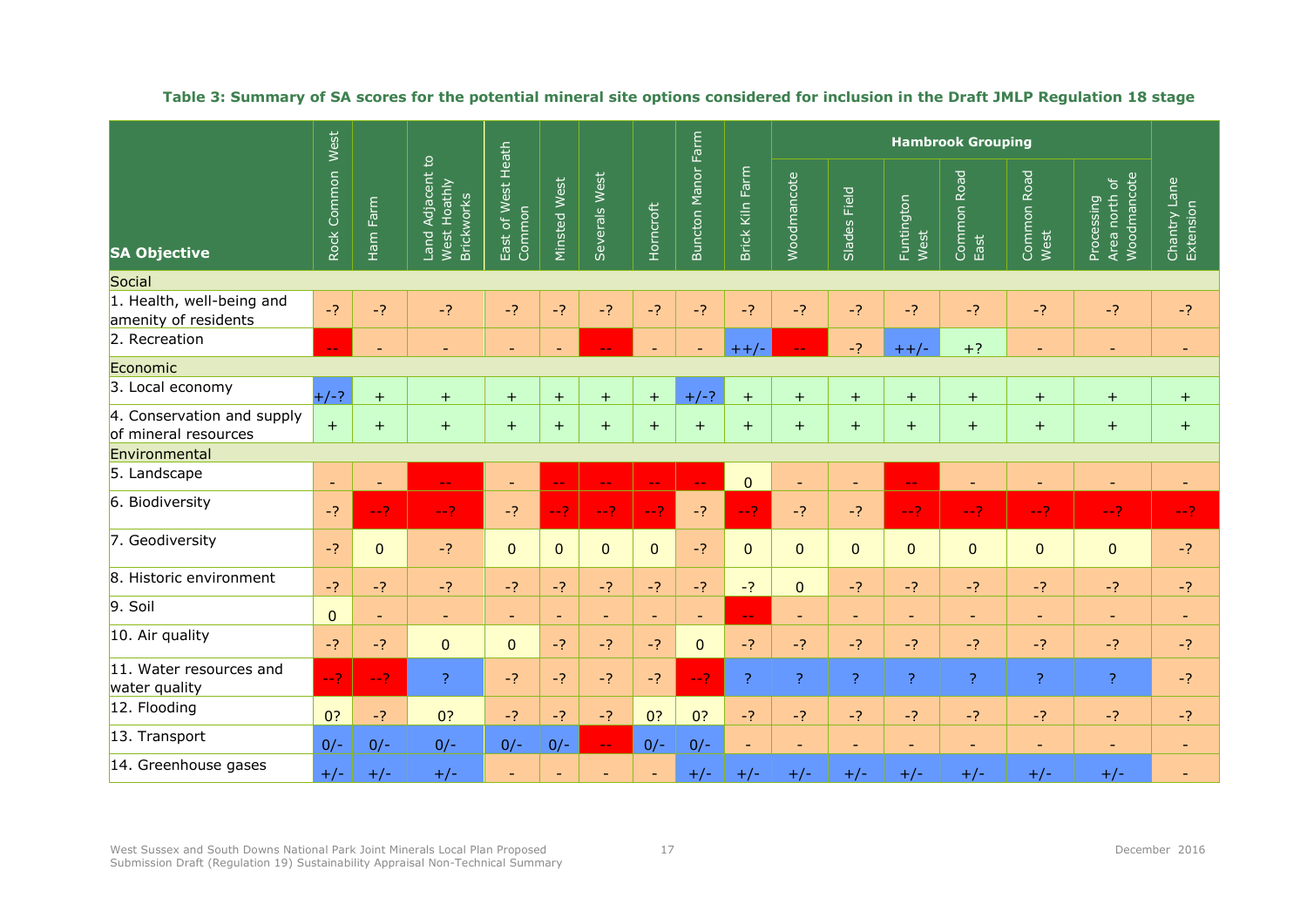# <span id="page-21-0"></span>Potential Effects of the Proposed Submission Draft JMLP (Regulation 19) (January 2017)

1.77 The potential effects on each of the SA objectives in relation to the Proposed Submission Draft JMLP Vision Regulation 19, Strategic Objectives and Policies (including the two site allocations in Policy M11) are illustrated in **Tables 4, 5** and **6** respectively (using the symbols and colour coding referred to in **Figure 1** above). A summary of the SA findings and in particular the significant effects for the whole Proposed Submission Draft JMLP are provided below.

### **Vision and Strategic Objectives**

- 1.78 The Vision for the Joint Minerals Plan for West Sussex and the South Downs National Park sets out a positive vision for the future to be achieved by the end of the plan period in 2033 which encourages sustainable economic growth as required by the NPPF, and is likely to have a positive effect on the majority of the SA objectives as shown in **Table 4**.
- 1.79 The Strategic Objectives are generally compatible with and supportive towards achievement of the SA objectives, although there are a number of minor negative effects identified as well for six of the Strategic Objectives, particularly for the environmental SA objectives, as shown in **Table 4**. There are also a number of negligible effects from the Strategic Objectives, as they tend to be narrowly focused on specific issues. Significant positive effects are identified where the Draft Objectives align directly with the aspirations of the SA objectives.
- 1.80 Mixed effects are expected on the environmental SA objectives in particular because mineral workings in the short term can have adverse effects on environmental assets, whereas restoration, in the long term, can help to enhance biodiversity, landscape and historical assets.

#### **Strategic Policies**

- 1.81 The eleven Strategic Policies set out the strategy for meeting minerals requirements in the plan area. Policy M11 allocates two new strategic sites; one for soft sand extraction and one for extraction of clay for brick making. Policy M10 safeguards existing minerals infrastructure including wharves and railheads. In general, the strategic policies are likely to have mostly uncertain minor negative or mixed effects because, in the short term, minerals workings are likely to have adverse effects on amenity and natural assets, however in the long term through site restoration, there is potential for enhancement of these assets. The uncertainty for a number of policies relates to the fact that effects are difficult to predict because they will depend on whether any proposals for minerals extraction come forward, and the exact location, nature and design of those proposals once received.
- 1.82 Two significant positive effects are expected for SA objectives 4 (conservation and supply of mineral resources) in relation to Policies M9 and M10, and one significant positive effect for SA objective 7 (geodiversity), in relation to Policy M9. For Policy M9, this is due to the principle of safeguarding, which ensures that mineral resources will be protected from unnecessary sterilisation by other development, by ensuring that minerals resources will be adequately and effectively considered in all planning decisions. Due to these considerations, within Minerals Safeguarding Areas<sup>12</sup>, geological formations may be preserved and in some instances created, depending on whether mineral extraction takes place, and this should contribute to maintaining and enhancing geodiversity. For Policy M11, safeguarding minerals infrastructure also contributes to the supply of minerals and products to meet the needs of society.
- 1.83 Three significant positive effects are also identified for Policies M4 (Chalk), M5 (Clay) and M6 (Building Stone) as part of a mixed effect. Sites permitted under these policies may involve activities that affect the historic environment, but they could also help to conserve the historic environment in West Sussex and maintain its local distinctiveness, in some cases conserving

 $12$  "Minerals safeguarding is the process of ensuring that non-minerals development does not needlessly prevent the future extraction of mineral resources, of local and national importance" PPG Minerals

http://planningguidance.communities.gov.uk/blog/guidance/minerals/minerals-safeguarding/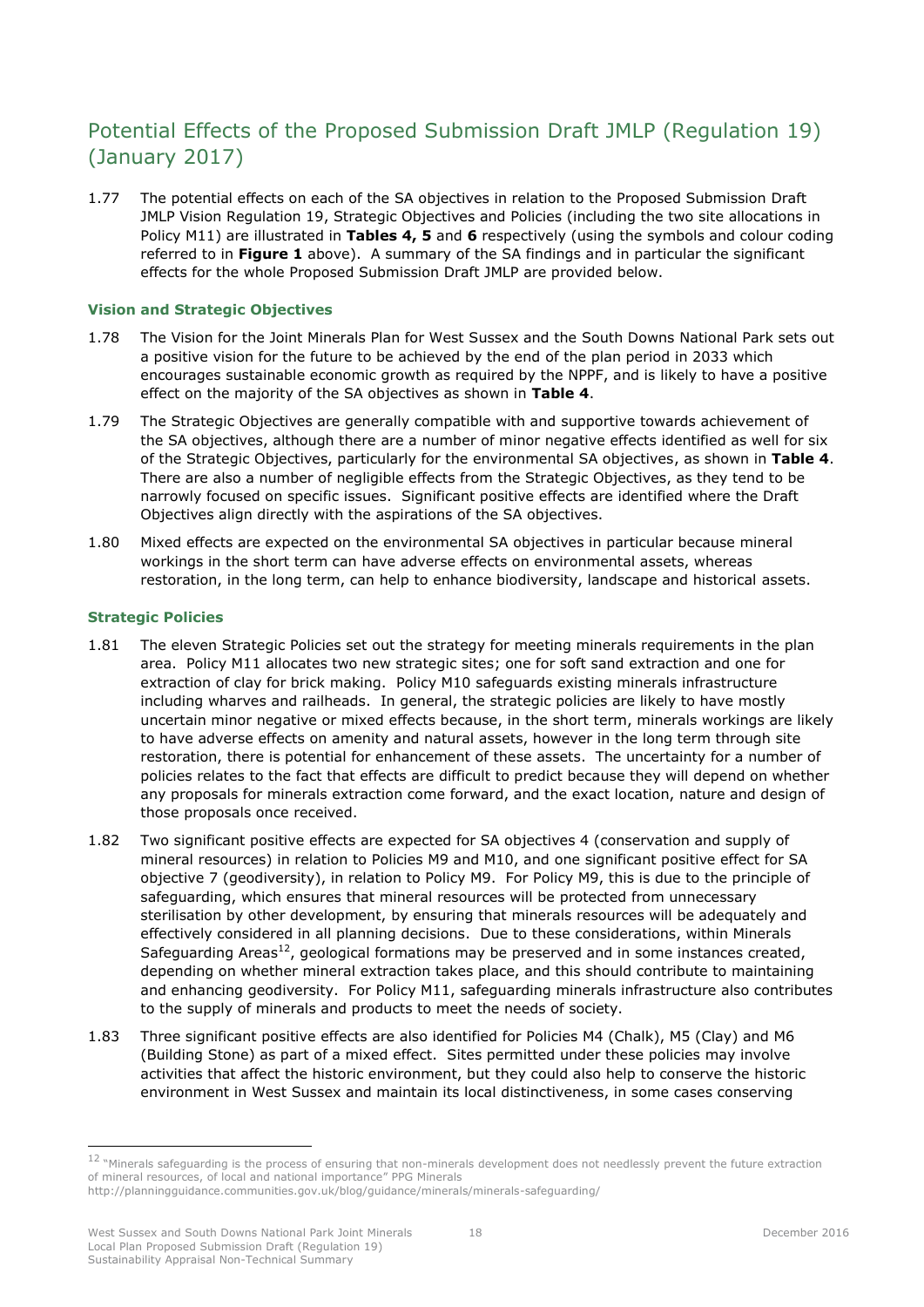buildings through the use of chalk, bricks and local stone, thereby conserving and enhancing West Sussex's historic environment.

1.84 Potential significant negative effects are only identified for two of the strategic policies: M2 (Soft Sand) and M11 (Strategic Mineral Site Allocations). Policy M2 could have significant negative effects for SA objectives 10 (air quality), 13 (transport) and 14 (greenhouse gases), due to the increased dependence on imports to meet requirements which cannot be met from indigenous supplies, which may result in increases in lorry traffic transporting soft sand into West Sussex by road. However, this is uncertain as soft sand supplies could potentially be replaced by marine won sand landed in West Sussex. Policy M11 has the potential to have significant negative effects for SA objectives 5 (landscape) and 6 (biodiversity) due to the location of the two allocated sites. Ham Farm is within 250m of the South Downs National Park, while the allocation at West Hoathly is within the High Weald AONB, and both allocations include or are in close proximity to a local biodiversity site or habitat. In addition, uncertain minor negative effects were identified for SA objectives 11 (water) and 12 (flooding) as part of mixed effects overall, because the revised site boundary allocation at Ham Farm is adjacent to only one surface water body along the north western boundary of the site. A large part of the Ham Farm site (50%) was identified as having a high risk (red) of flooding in relation to ground water, yet only a small proportion (10%) of the site is at low risk (yellow) of surface water flooding.

#### **Development Management Policies**

- 1.85 The fifteen Development Management (DM) policies are generally supportive of the SA objectives and ecosystem services as shown by the number of minor and significant positive scores illustrated in **Table 6**. Development Management policies seek to ensure avoid harm to the natural environment or local amenity resulting from mineral activities, as such positive or negligible effects are likely on the SA objectives. Significant positive effects are expected where the DM policy directly supports the intention of the SA objective.
- 1.86 Overall, the DM policies are likely to have a positive effect on the social SA objectives 1 (health, well-being and amenity of residents) and 2 (recreation). Most of the DM policies are likely to have a positive effect on SA objective 1, with two policies expected to have significant positive effects. Policy M18: Public Health and Amenity has a significant positive effect given that the policy aim is directly in line with the SA objective. That policy is also likely to have a significant positive effect on SA objective 2, as it seeks to safeguard recreational opportunities such as open spaces and Public Rights of Way. Policy M17: Biodiversity and Geodiversity also has a significant positive effect on SA objective 1 because in addition to benefiting the environment, biodiversity can bring recreational, aesthetic and health benefits to a community.
- 1.87 In most cases the DM policies would not directly affect the economic objectives and ecosystem services as the DM policies focus mainly on reducing potential environmental and social impacts of minerals development. However, Policy M26: Maximising the use of Secondary and Recycled Aggregates is likely to have a significant positive effect on SA objective 4 (conservation and supply of mineral resources) as supporting the use of secondary/recycled aggregate will reduce the extraction of virgin materials.
- 1.88 Similar to the social SA objectives, the DM policies are likely to have an overall positive effect on the SA objectives and ecosystem services. Most of the DM policies are expected to have positive effects on SA objective 5 (landscape), with four policies having likely significant positive effects (M12: Character, M13: Landscape, M14: Historic Environment and M23: Design and Operation of Mineral Developments). The aims of Policies M12: Character and M13: Landscape align directly with this SA objective (i.e. both are seeking to protect, and where possible, enhance the landscape). The significant positive effect on SA objective 5 from Policy M14: Historic Environment is due to the close relationship between the historic environment and the landscape character of West Sussex and the South Downs National Park. The seven remaining significant positive effects in the Environmental section are due to Policies M14: Historic Environment, M15: Air and Soil, M16: Water Resources, M17: Biodiversity and Geodiversity, M19: Flood Risk Management, M20: Transport and M23: Design and Operation of Mineral Developments being directly applicable to SA objectives 6, 7, 8, 10, 11, 12, 13 and 14.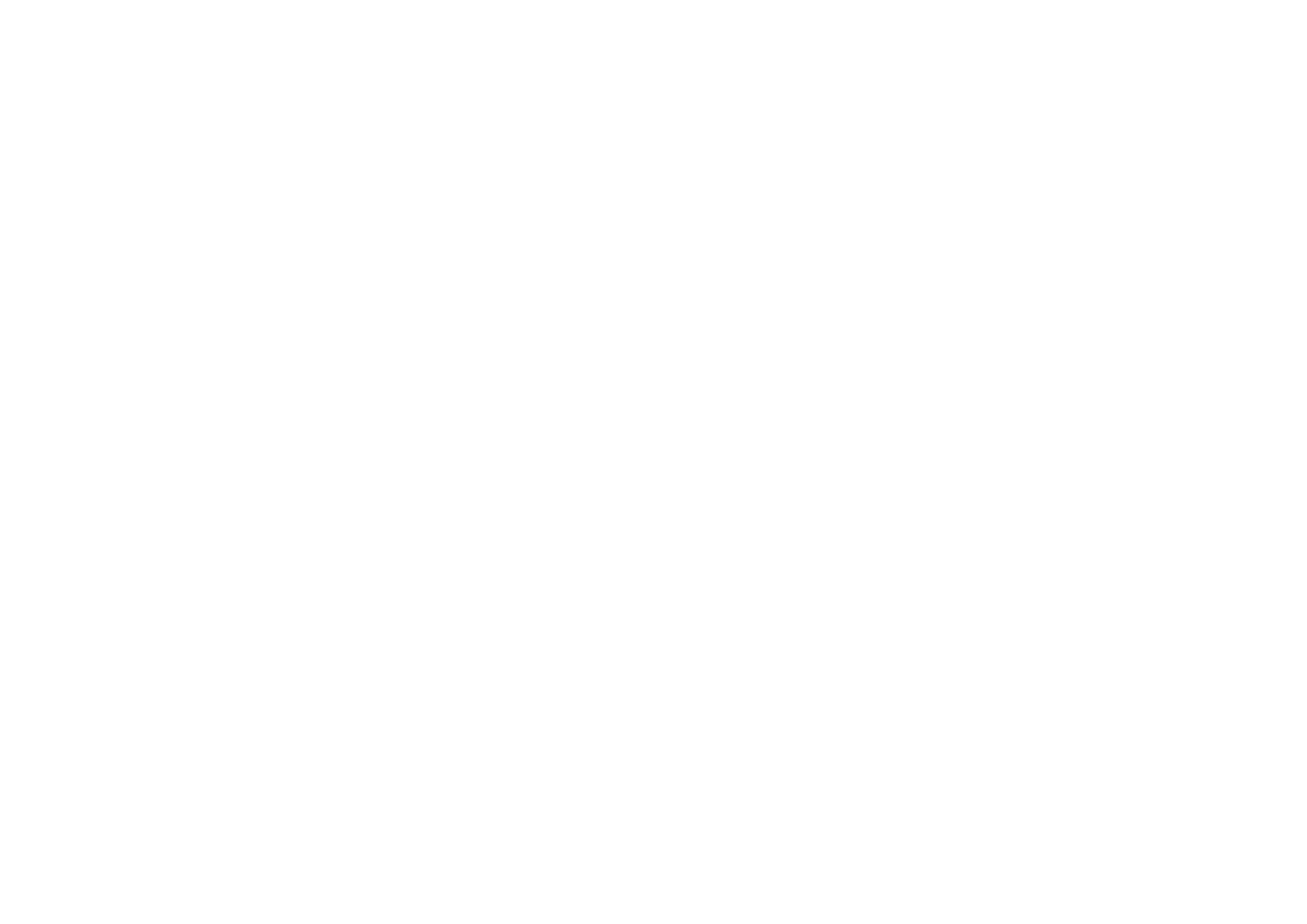### **Table 4: Summary of SA scores for the Draft Vision and Strategic Objectives**

|                                                    | Vision         | $\delta$<br>use<br>ಹ<br>production<br>1. Efficient<br>minerals | and<br>2. Secondary<br>aggregates<br>recycled | Soft<br>3. Provision of<br>sand | ð<br>4. Provision<br><b>Dues</b><br>silica | 5. Mineral<br>development sites<br>and infrastructure<br>Mineral | mineral resources<br>Safeguarding<br>َقْ | 7. Health and<br>amenity | and<br>8. Landscape<br>townscape | 9. Natural and<br>environment<br>historic | Flooding and<br>environment<br>water<br>$\frac{1}{2}$<br>the | Transport<br>$\vec{a}$ | 12. Protection from<br>oil and gas impacts | 13. After use | 14. Climate change |
|----------------------------------------------------|----------------|----------------------------------------------------------------|-----------------------------------------------|---------------------------------|--------------------------------------------|------------------------------------------------------------------|------------------------------------------|--------------------------|----------------------------------|-------------------------------------------|--------------------------------------------------------------|------------------------|--------------------------------------------|---------------|--------------------|
| Social                                             |                |                                                                |                                               |                                 |                                            |                                                                  |                                          |                          |                                  |                                           |                                                              |                        |                                            |               |                    |
| 1. Health, well-being and<br>amenity of residents  | $+$            | $\mathbf{0}$                                                   | $+$                                           | $\mathbf{0}$                    | $\mathbf{0}$                               | $\pmb{0}$                                                        | $\pmb{0}$                                | $+ +$                    | $\mathbf 0$                      | $\mathbf{0}$                              | $+$                                                          | $+$                    | $+ +$                                      | $+$           | $\overline{0}$     |
| 2. Recreation                                      | $++$           | $\mathbf{0}$                                                   | $\overline{0}$                                | $\overline{0}$                  | $\mathbf 0$                                | $\pmb{0}$                                                        | $\pmb{0}$                                | $+$                      | $+$                              | $\overline{0}$                            | $\overline{0}$                                               | $\overline{0}$         | $+$                                        | $+$           | $\pmb{0}$          |
| Economic                                           |                |                                                                |                                               |                                 |                                            |                                                                  |                                          |                          |                                  |                                           |                                                              |                        |                                            |               |                    |
| 3. Local economy                                   | $+ +$          | $+ +$                                                          | $\overline{0}$                                | $+ +$                           | $++$                                       | $+$                                                              | $+$                                      | $+$                      | $\Omega$                         | $\mathbf{0}$                              | $\overline{0}$                                               | $\Omega$               | $+$                                        | $+$           | $\overline{0}$     |
| 4. Conservation and supply of<br>mineral resources | $++$           | $+/-$                                                          | $++$                                          | $+/-$                           | $+/-$                                      | $++$                                                             | $++$                                     | $\mathbf{0}$             | $\mathbf 0$                      | $\mathbf{0}$                              | $\overline{0}$                                               | $\Omega$               | $+$                                        | $\mathbf 0$   | $\overline{0}$     |
| Environmental                                      |                |                                                                |                                               |                                 |                                            |                                                                  |                                          |                          |                                  |                                           |                                                              |                        |                                            |               |                    |
| 5. Landscape                                       | $+ +$          | $+/-$                                                          | $+/-$                                         | $+/-$                           | $+/-$                                      | $\mathbf{0}$                                                     | $\pmb{0}$                                | $\overline{0}$           | $+ +$                            | $+ +$                                     | $\overline{0}$                                               | $\Omega$               | $+/-$                                      | $+/-$         | $\mathbf{0}$       |
| 6. Biodiversity                                    | $+ +$          | $+/-$                                                          | $+/-$                                         | $+/-$                           | $+/-$                                      | $\mathbf{0}$                                                     | $\mathbf{0}$                             | $\overline{0}$           | $+$                              | $+ +$                                     | $+$                                                          | $\mathbf{0}$           | $+/-$                                      | $+$           | $\overline{0}$     |
| 7. Geodiversity                                    | $+?$           | $+/-$                                                          | $\mathbf{0}$                                  | $+/-$                           | $+/-$                                      | $\mathbf{0}$                                                     | $\mathbf{0}$                             | $\overline{0}$           | $+$                              | $+ +$                                     | $\mathbf{0}$                                                 | $\mathbf{0}$           | $+/-$                                      | $+$           | $\overline{0}$     |
| 8. Historic environment                            | $+ +$          | $+/-$                                                          | $\overline{0}$                                | $+/-$                           | $+/-$                                      | $\mathbf 0$                                                      | $\mathbf 0$                              | $\overline{0}$           | $++$                             | $+ +$                                     | $\overline{0}$                                               | $\mathbf{0}$           | $+/-$                                      | $+$           | $\overline{0}$     |
| 9. Soil                                            | $\mathbf{0}$   | $+/-$                                                          | $+$                                           | $+/-$                           | $+/-$                                      | $\pmb{0}$                                                        | $+$                                      | $\overline{0}$           | $\mathbf{0}$                     | $+$                                       | $\overline{0}$                                               | $\Omega$               | $+/-$                                      | $+$           | $\mathbf 0$        |
| 10. Air quality                                    | $+$            | $+/-$                                                          | $+/-$                                         | $+/-$                           | $+/-$                                      | $+/-$                                                            | $\mathbf{0}$                             | $\overline{0}$           | $\Omega$                         | $+$                                       | $\overline{0}$                                               | $+$                    | $+/-$                                      | $+/-$         | $+$                |
| 11. Water resources and water<br>quality           | $\overline{0}$ | $+/-$                                                          | $\mathbf{0}$                                  | $+/-$                           | $+/-$                                      | $\mathbf{0}$                                                     | $\mathbf 0$                              | $\overline{0}$           | $\overline{0}$                   | $+$                                       | $+ +$                                                        | $\mathbf{0}$           | $+/-$                                      | $+/-$         | $\overline{0}$     |
| 12. Flooding                                       | $\mathbf{0}$   | $+/-$                                                          | $\Omega$                                      | $+/-$                           | $+/-$                                      | $\mathbf{0}$                                                     | $\mathbf{0}$                             | $\overline{0}$           | $\overline{0}$                   | $+/-$                                     | $++$                                                         | $\Omega$               | $+/-$                                      | $+/-$         | $\overline{0}$     |
| 13. Transport                                      | $+$            | $+/-$                                                          | $+/-$                                         | $+/-$                           | $+/-$                                      | $+/-$                                                            | $\mathbf{0}$                             | $\overline{0}$           | $\overline{0}$                   | $+$                                       | $\overline{0}$                                               | $++$                   | $+/-$                                      | $+/-$         | $\overline{0}$     |
| 14. Greenhouse gases                               | $+$            | $+/-$                                                          | $+/-$                                         | $+/-$                           | $+/-$                                      | $+/-$                                                            | $\mathbf 0$                              | $\overline{0}$           | $\mathbf 0$                      | $+$                                       | $\overline{0}$                                               | $+$                    | $+/-$                                      | $+/-$         | $++$               |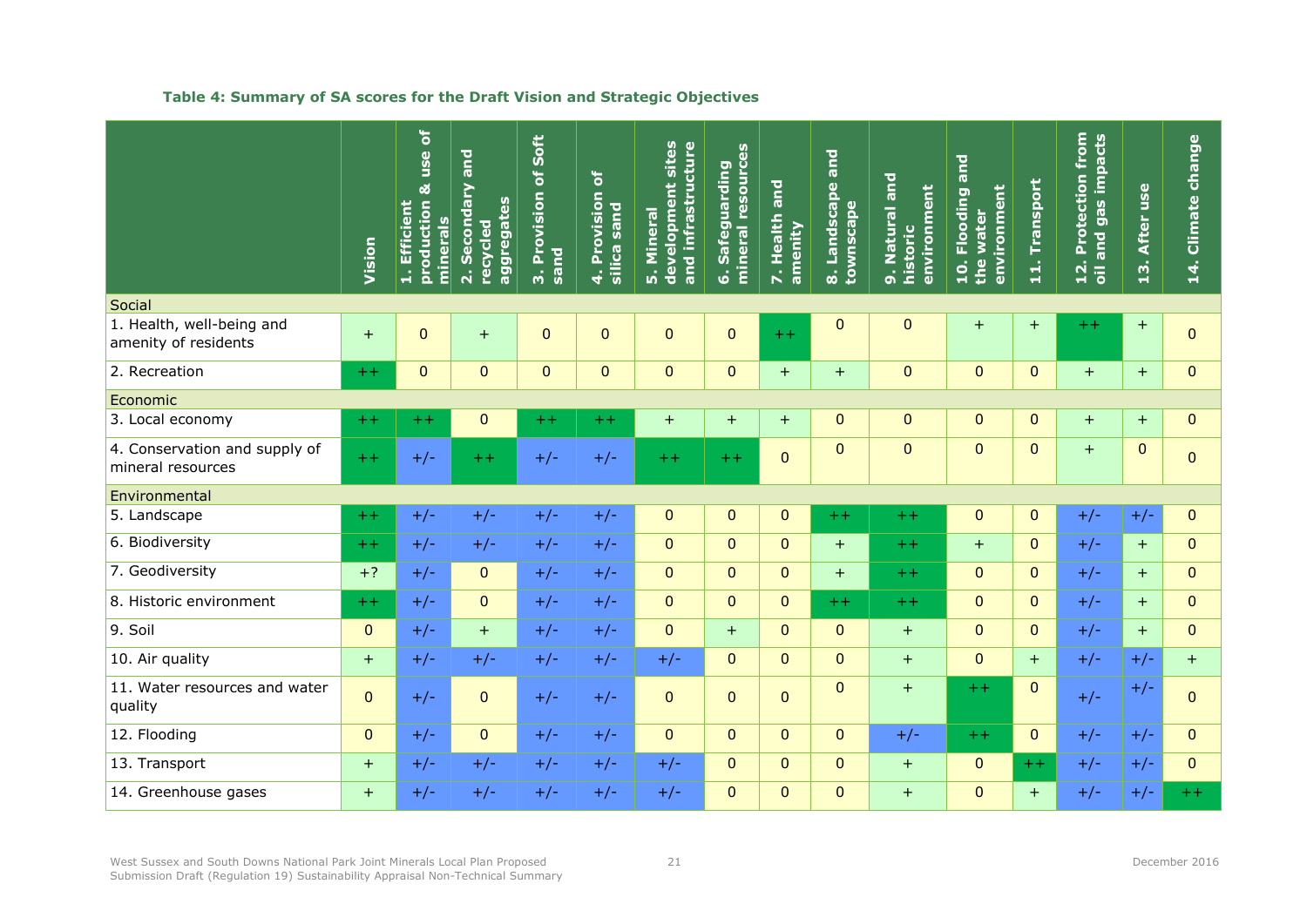### **Table 5: Summary of SA scores for the Strategic Policies**

| <b>Policy</b><br><b>SA Objective</b> | and<br>Policy M1 -<br>Sharp Sand a<br>Gravel | Soft<br>$\mathbf I$<br>Policy M2 .<br>Sand | Sand<br>Policy M3<br>Silica Sanc | $\mathbf{z}$<br>Policy I<br>Chalk | <b>Clay</b><br>- SM Voilod | Policy M6 -<br>Building Stone | $\overline{\overline{o}}$<br>Т<br>$\overline{\mathbf{z}}$<br>Policy M <sub>i</sub><br>and Gas | ancillary activities<br>at mineral sites<br>processing and<br>U.<br>Policy M8<br>Mineral | Policy M9 –<br>Safeguarding<br>Minerals | <b>Infrastructure</b><br>Policy M10 -<br>Safeguarding<br>Minerals | Policy M11 –<br>Strategic<br>Minerals Site<br>Allocations |
|--------------------------------------|----------------------------------------------|--------------------------------------------|----------------------------------|-----------------------------------|----------------------------|-------------------------------|-----------------------------------------------------------------------------------------------|------------------------------------------------------------------------------------------|-----------------------------------------|-------------------------------------------------------------------|-----------------------------------------------------------|
| 1. Health, well-being and amenity    | $+/-?$                                       | $-2$                                       | $-2$                             | $-2$                              | $-?$                       | $-2$                          | $-2$                                                                                          | $-2$                                                                                     | $+/-?$                                  | $+/-?$                                                            |                                                           |
| 2. Recreation                        | $+/-?$                                       | $+/-?$                                     | $+/-?$                           | $+/-?$                            | $+/-?$                     | $+/-?$                        | $-2$                                                                                          | $-2$                                                                                     | $+/-?$                                  | $+/-?$                                                            | $\overline{\phantom{a}}$                                  |
| 3. Local economy                     | $+$                                          | $+?$                                       | $+$                              | $+$                               | $+$                        | $+$                           | $+$                                                                                           | $+$                                                                                      | $++/-$                                  | $++/-$                                                            | $+$                                                       |
| 4. Minerals resources                | $+/-$                                        | $+/-$                                      | $+/-$                            | $+/-$                             | $+/-$                      | $+/-$                         | $+/-$                                                                                         | $+/-$                                                                                    | $+ +$                                   | $+ +$                                                             | $+$                                                       |
| 5. Landscape                         | $+/-?$                                       | $+/-?$                                     | $+/--?$                          | $+/-?$                            | $+/-?$                     | $+/-?$                        | $+/-?$                                                                                        | $-2$                                                                                     | $+/-?$                                  | $+/-?$                                                            | $\rightarrow$ $\rightarrow$                               |
| 6. Biodiversity                      | $+/-?$                                       | $+/-?$                                     | $-2$                             | $-2$                              | $-2$                       | $-2$                          | $-2$                                                                                          | $-2$                                                                                     | $+?$                                    | $+?$                                                              | $-2$                                                      |
| 7. Geodiversity                      | $+/-?$                                       | $+/-?$                                     | $+/-?$                           | $+/-?$                            | $+/-?$                     | $+/-?$                        | $-2$                                                                                          | $\pmb{0}$                                                                                | $++?$                                   | $\overline{0}$                                                    | $0/-$                                                     |
| 8. Historic environment              | $+/-?$                                       | $+/-?$                                     | $+/-?$                           | $++/-?$                           | $++/-?$                    | $++/-?$                       | $-2$                                                                                          | $-2$                                                                                     | $+/-?$                                  | $+/-?$                                                            | $-2$                                                      |
| 9. Soil quality                      | $-2$                                         | $-?$                                       | $-2$                             | $-2$                              | $-2$                       | $-2$                          | $-2$                                                                                          | $\pmb{0}$                                                                                | $\overline{0}$                          | $\overline{0}$                                                    | $\sim$                                                    |
| 10. Air quality                      | $-?$                                         | $-2$                                       | $-?$                             | $-2$                              | $-?$                       | $+/-?$                        | $-?$                                                                                          | $-?$                                                                                     | $\mathbf{0}$                            | $+/-?$                                                            | $0/-$                                                     |
| 11. Water resources and quality      | $\overline{\phantom{a}}$                     | $\overline{?}$                             | $\overline{?}$                   | $\mathcal{P}$                     | ?                          | $\overline{?}$                | $\mathcal{P}$                                                                                 | $\overline{?}$                                                                           | $\mathbf{0}$                            | $\mathbf{0}$                                                      | $0/-?$                                                    |
| 12. Flooding                         | $+$                                          | $+?$                                       | $+?$                             | 0?                                | 0?                         | 0?                            | 0?                                                                                            | $\pmb{0}$                                                                                | $\mathbf{0}$                            | $\overline{0}$                                                    | $0/-?$                                                    |
| 13. Transport                        | $-2$                                         | $-2$                                       | $-2$                             | $-2$                              | $-?$                       | $+/-?$                        | $-2$                                                                                          | $-2$                                                                                     | $+/-?$                                  | $+/-?$                                                            | $0/-?$                                                    |
| 14. Greenhouse gas emissions         | $+?$                                         | $+/--?$                                    | $+?$                             | $+?$                              | $+/-?$                     | $+?$                          | $-2$                                                                                          | $-2$                                                                                     | $\mathbf{0}$                            | $+/-?$                                                            | $+/-$                                                     |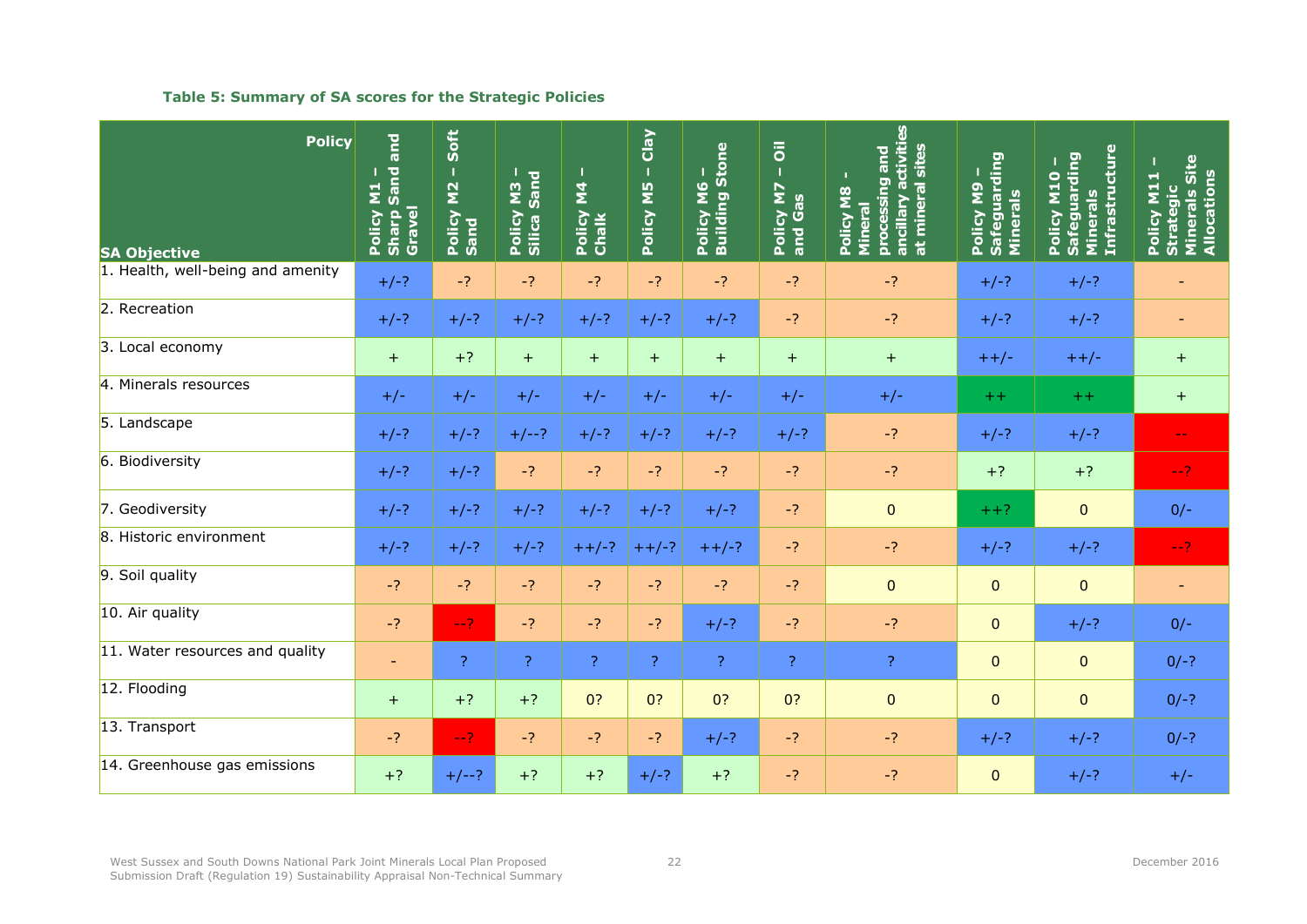| <b>DM Policies</b><br><b>SA objectives</b> | M12: Character | M13: Landscape | M14: Historic<br>Environment | Soil<br>M15: Air and | M16: Water<br>Resources | M17: Biodiversity<br>and Geodiversity | <b>M18:Public Health</b><br>and Amenity | M19: Flood Risk<br>Management | <b>M20: Transport</b> | M21: Aerodrome<br>Safeguarding | M22: Cumulative<br>Impact | <b>Operation of Mineral</b><br>M23 Design and<br><b>Developments</b> | <b>M24: Restoration</b><br>Aftercare<br>and | M25: Community<br><b>Engagement</b><br><b>Benefits and</b> | M26: Maximising use<br>Recycled Aggregates<br>and<br>Condary<br>of Se |
|--------------------------------------------|----------------|----------------|------------------------------|----------------------|-------------------------|---------------------------------------|-----------------------------------------|-------------------------------|-----------------------|--------------------------------|---------------------------|----------------------------------------------------------------------|---------------------------------------------|------------------------------------------------------------|-----------------------------------------------------------------------|
| 1. Health, well-being and amenity          | $+$            | $+$            | $\mathbf{0}$                 | $+$                  | $+$                     | $+ +$                                 | $++$                                    | $+$                           | $+?$                  | $\mathbf 0$                    | $+$                       | $+$                                                                  | $+?$                                        | $+$                                                        | $\pmb{0}$                                                             |
| 2. Recreation                              | $+$            | $+$            | $\Omega$                     | $\mathbf{0}$         | $\mathbf 0$             | $+$                                   | $++$                                    | $\mathbf{0}$                  | $\overline{0}$        | $\overline{0}$                 | $+?$                      | $+$                                                                  | $+?$                                        | $\overline{0}$                                             | $\Omega$                                                              |
| 3. Local economy                           | $\mathbf{0}$   | $\overline{0}$ | $\overline{0}$               | $\mathbf{0}$         | $\mathbf 0$             | $\overline{0}$                        | $\overline{0}$                          | $\mathbf{0}$                  | $\mathbf{0}$          | $+$                            | $+$                       | $\mathbf{0}$                                                         | $+?$                                        | $\overline{0}$                                             | $\mathbf{0}$                                                          |
| 4. Minerals resources                      | $\mathbf{0}$   | $\overline{0}$ | $\overline{0}$               | $\mathbf{0}$         | $\mathbf 0$             | $\overline{0}$                        | $\mathbf 0$                             | $\mathbf{0}$                  | $\Omega$              | $\Omega$                       | $\mathbf{0}$              | $\overline{0}$                                                       | $\overline{0}$                              | $\overline{0}$                                             | $+ +$                                                                 |
| 5. Landscape                               | $+ +$          | $++$           | $+ +$                        | $+$                  | $+$                     | $+$                                   | $\pmb{0}$                               | $+$                           | $+?$                  | $\mathbf 0$                    | $+$                       | $+ +$                                                                | $+?$                                        | $\overline{0}$                                             | $\mathbf{0}$                                                          |
| 6. Biodiversity                            | $+$            | $+$            | $\mathbf{0}$                 | $+$                  | $+$                     | $++$                                  | $+$                                     | $+$                           | $+?$                  | $\overline{0}$                 | $+$                       | $\Omega$                                                             | $+?$                                        | $\overline{0}$                                             | $\mathbf{0}$                                                          |
| 7. Geodiversity                            | $\mathbf{0}$   | $\overline{0}$ | $\Omega$                     | $\mathbf{0}$         | $\overline{0}$          | $+ +$                                 | $\mathbf 0$                             | $\overline{0}$                | $\overline{0}$        | $\Omega$                       | $+$                       | $+?$                                                                 | $\mathbf{P}$                                | $\overline{0}$                                             | $\mathbf{0}$                                                          |
| 8. Historic environment                    | $+$            | $+$            | $++$                         | $+$                  | $\mathbf 0$             | $\overline{0}$                        | $+$                                     | $\mathbf{0}$                  | $+?$                  | $\mathbf 0$                    | $+?$                      | $+$                                                                  | $+?$                                        | $\overline{0}$                                             | $\mathbf{0}$                                                          |
| 9. Soil quality                            | $\overline{0}$ | $\overline{0}$ | $\overline{0}$               | $+$                  | $\mathbf{0}$            | $\overline{0}$                        | $\pmb{0}$                               | $\overline{0}$                | $\mathbf{0}$          | $\mathbf{0}$                   | $+$                       | $\mathbf{0}$                                                         | $+?$                                        | $\overline{0}$                                             | $\mathbf{0}$                                                          |
| 10. Air quality                            | $\overline{0}$ | $\overline{0}$ | $+$                          | $+ +$                | $\mathbf{0}$            | $\overline{0}$                        | $+$                                     | $\mathbf{0}$                  | $+$                   | $\mathbf{0}$                   | $+$                       | $+$                                                                  | $\Omega$                                    | $\overline{0}$                                             | $\mathbf{0}$                                                          |
| 11. Water resources and quality            | $\mathbf{0}$   | $\mathbf{0}$   | $\mathbf 0$                  | $+$                  | $+ +$                   | $\pmb{0}$                             | $\pmb{0}$                               | $+$                           | $\mathbf{0}$          | $\mathbf 0$                    | $+$                       | $+$                                                                  | $+?$                                        | $\overline{0}$                                             | $\mathbf{0}$                                                          |
| 12. Flooding                               | $\overline{0}$ | $\overline{0}$ | $\Omega$                     | $+?$                 | $+?$                    | $\overline{0}$                        | $\pmb{0}$                               | $+ +$                         | $\overline{0}$        | $\mathbf{0}$                   | $+$                       | $+$                                                                  | $+?$                                        | $\overline{0}$                                             | $\overline{0}$                                                        |
| 13. Transport                              | $\mathbf{0}$   | $\overline{0}$ | $+?$                         | $\mathbf{0}$         | $\mathbf{0}$            | $\pmb{0}$                             | $+$                                     | $\mathbf{0}$                  | $+ +$                 | $\mathbf{0}$                   | $+$                       | $\Omega$                                                             | $\Omega$                                    | $\Omega$                                                   | $\mathbf{0}$                                                          |
| 14. Greenhouse gas emissions               | $\overline{0}$ | $\mathbf 0$    | $\mathbf{0}$                 | $\mathbf{0}$         | $\pmb{0}$               | $\pmb{0}$                             | $\pmb{0}$                               | 0                             | $+$                   | $\mathbf 0$                    | $+$                       | $+ +$                                                                | 0                                           | $\overline{0}$                                             | $+?$                                                                  |

### **Table 6: Summary of SA findings for the Development Management Policies**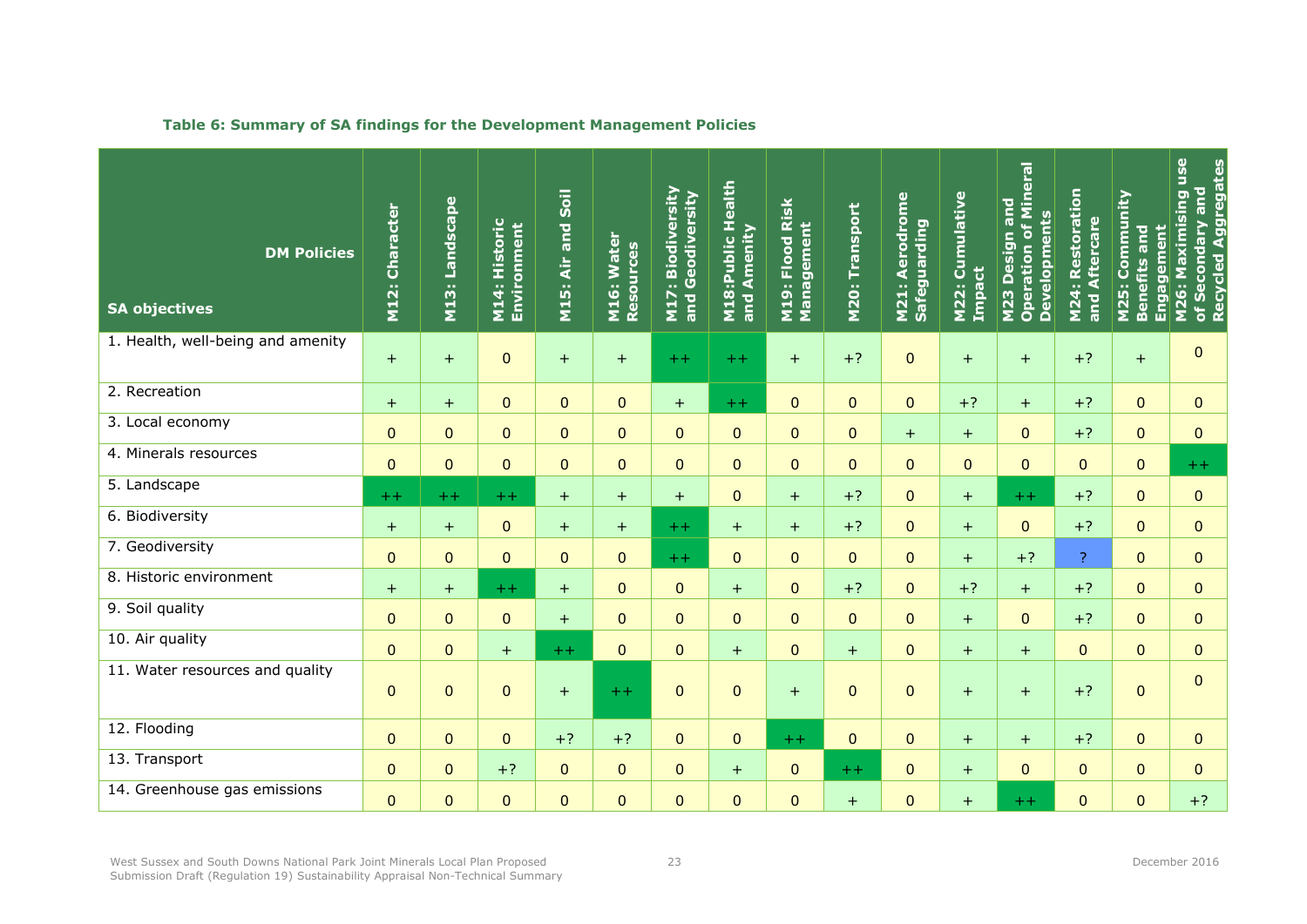# <span id="page-27-0"></span>Monitoring

1.89 The SEA Regulations require that monitoring is undertaken in relation to the significant effects of implementing the Plan in question. **Table 7** sets out a number of suggested indicators for monitoring the potential effects of implementing the JMLP. In order to make best use of existing monitoring arrangements, a number of indicators have been drawn from the JMLP itself. A number of the indicators proposed are included as suggestions from the SA team where no relevant indicator has already been included in the JMLP; therefore the indicators included in **Table 7** may change at subsequent stages of the JMLP preparation as the Authorities finalise the monitoring framework for the JMLP.

| <b>SA Objective</b>                  | Suggested indicators (those taken from the JMLP<br>shown in <i>italics</i> )                                                                                                                                            |  |  |  |  |  |
|--------------------------------------|-------------------------------------------------------------------------------------------------------------------------------------------------------------------------------------------------------------------------|--|--|--|--|--|
| Social                               |                                                                                                                                                                                                                         |  |  |  |  |  |
| 1. Health, well-being and<br>amenity | The number and % of all permitted minerals applications<br>that were for operational 'improvements' to existing sites<br>that would reduce the risk to public health.                                                   |  |  |  |  |  |
|                                      | The number and % of all minerals refusals where concerns<br>over public health acted as part of the reason for refusal.                                                                                                 |  |  |  |  |  |
|                                      | The number and % of minerals permissions, which include<br>conditions relating to: Noise, hours of operations, traffic and<br>lighting.                                                                                 |  |  |  |  |  |
|                                      | The number and % of minerals refusals on health and<br>amenity grounds.                                                                                                                                                 |  |  |  |  |  |
|                                      | Number of applications refused on cumulative impact<br>grounds (including percentage against total applications<br>received).                                                                                           |  |  |  |  |  |
|                                      | Number of applications refused on cumulative impact<br>grounds (including percentage against total applications<br>received).                                                                                           |  |  |  |  |  |
| 2. Recreation                        | The number and % of minerals refusals on health and<br>amenity grounds                                                                                                                                                  |  |  |  |  |  |
|                                      | The number of complaints by local tourist based businesses<br>after site has commenced workings.                                                                                                                        |  |  |  |  |  |
| Economic                             |                                                                                                                                                                                                                         |  |  |  |  |  |
| 3. Local economy                     | Annual production of minerals.<br>Permitted reserves of minerals.                                                                                                                                                       |  |  |  |  |  |
|                                      | Amount and% of minerals consumed locally/imported per<br>year by type.                                                                                                                                                  |  |  |  |  |  |
|                                      | Number of new minerals developments permitted during the<br>monitoring period. 'New' in this context only relates to brand<br>new facilities and does not include extended, expanded or<br>revised minerals operations. |  |  |  |  |  |
|                                      | Employment in the Minerals sector in West Sussex and the<br>South Downs National Park.                                                                                                                                  |  |  |  |  |  |

#### **Table 1 Suggested framework for monitoring potential significant sustainability effects arising from implementation of the Proposed Submission Joint Minerals Local Plan (January 2017)**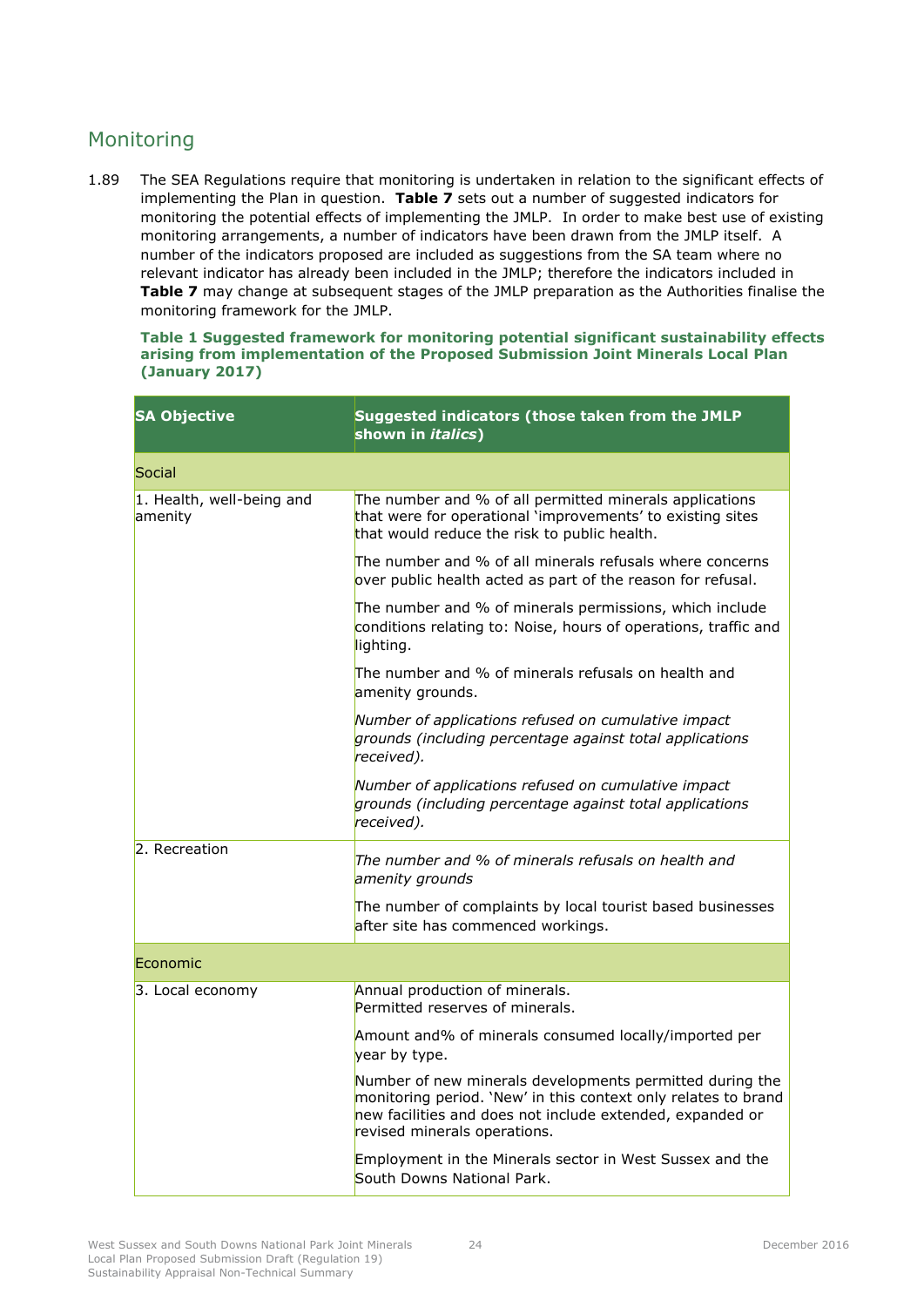| <b>SA Objective</b>   | Suggested indicators (those taken from the JMLP<br>shown in <i>italics</i> )                                                                                                    |  |  |  |  |  |  |
|-----------------------|---------------------------------------------------------------------------------------------------------------------------------------------------------------------------------|--|--|--|--|--|--|
|                       | Number of minerals developments permitted within<br>aerodrome safeguarding areas.                                                                                               |  |  |  |  |  |  |
| 4. Minerals resources | The number and % of minerals developments permitted<br>upon existing sites or Preferred Areas identified within the<br>Minerals Plan.                                           |  |  |  |  |  |  |
|                       | The number of non-minerals developments permitted upon<br>Preferred Areas identified within the adopted Minerals Local<br>Plan.                                                 |  |  |  |  |  |  |
|                       | Upward trend of minerals applications refused as a result of<br>unacceptable impacts on aviation safety arising from the<br>proposal.                                           |  |  |  |  |  |  |
|                       | Landbank for sharp sand and gravel.                                                                                                                                             |  |  |  |  |  |  |
|                       | Soft sand sales.                                                                                                                                                                |  |  |  |  |  |  |
|                       | Permitted soft sand reserves.                                                                                                                                                   |  |  |  |  |  |  |
|                       | Level of chalk reserves.                                                                                                                                                        |  |  |  |  |  |  |
|                       | Clay landbank at individual brickworks.                                                                                                                                         |  |  |  |  |  |  |
|                       | Level of stone reserves.                                                                                                                                                        |  |  |  |  |  |  |
|                       | Sterilisation of important mineral resources.                                                                                                                                   |  |  |  |  |  |  |
|                       | Number of planning permissions permitted per annum where<br>the use of recycled and secondary aggregate has been<br>considered as part of the proposal.                         |  |  |  |  |  |  |
|                       | Recycling of inert waste (capacity, tonnes per annum, and %<br>of total arising's).                                                                                             |  |  |  |  |  |  |
| Environmental         |                                                                                                                                                                                 |  |  |  |  |  |  |
| 5. Landscape          | Number and % of mineral applications refused in the AONBs<br>and SDNP (including percentage against total applications<br>received) for large scale and small scale facilities. |  |  |  |  |  |  |
|                       | Number and % of applications for minerals facilities<br>permitted per annum within protected landscapes.                                                                        |  |  |  |  |  |  |
|                       | Number of applications refused on character grounds per<br>annum (including percentage against total applications<br>received).                                                 |  |  |  |  |  |  |
| 6. Biodiversity       | Number of mineral applications refused on biodiversity and<br>geodiversity grounds (including percentage against total<br>applications received).                               |  |  |  |  |  |  |
|                       | Number and % of mineral applications with associated<br>mitigation measures provided.                                                                                           |  |  |  |  |  |  |
| 7. Geodiversity       | Number and % of mineral applications refused on<br>geodiversity grounds (including percentage against total<br>applications received).                                          |  |  |  |  |  |  |
|                       | Number of mineral applications with associated mitigation<br>measures provided.                                                                                                 |  |  |  |  |  |  |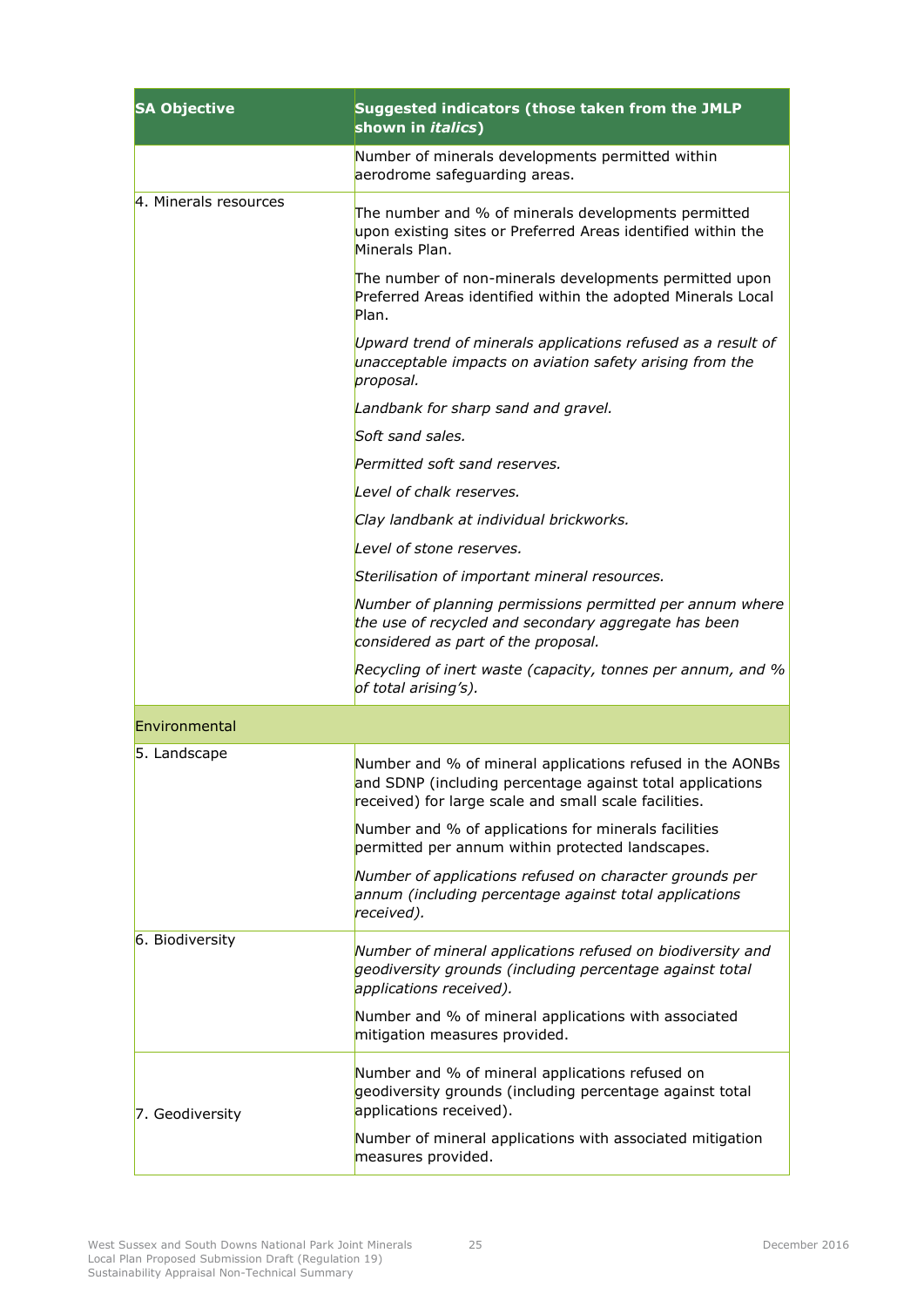| <b>SA Objective</b>                | Suggested indicators (those taken from the JMLP<br>shown in <i>italics</i> )                                                                                                                                                                                                                     |
|------------------------------------|--------------------------------------------------------------------------------------------------------------------------------------------------------------------------------------------------------------------------------------------------------------------------------------------------|
| 8. Historic environment            | Number and % of mineral applications refused on historic<br>grounds.                                                                                                                                                                                                                             |
|                                    | Number and % of all permitted minerals applications that<br>included conditions related to archaeology.                                                                                                                                                                                          |
|                                    | Number and % of Listed Buildings and Scheduled Ancient<br>Monuments on Buildings at Risk Register (Historic England).                                                                                                                                                                            |
|                                    | The need for, frequency and outcomes of planning<br>enforcement investigations/ planning appeals concerning<br>aspects of the historic environment, such as damage or<br>pollution affecting the historic environment, or the loss of<br>locally important buildings within a conservation area. |
| 9. Soil quality                    | The number and % of minerals applications refused on air<br>quality, soil and water grounds.                                                                                                                                                                                                     |
| 10. Air quality                    | The number and % of minerals applications refused on air<br>quality, soil and water grounds.                                                                                                                                                                                                     |
|                                    | The number and % of minerals approvals that included<br>conditions concerning air pollution control.                                                                                                                                                                                             |
| 11. Water resources and<br>quality | The number and % of minerals applications refused on air<br>quality, soil and water grounds.                                                                                                                                                                                                     |
|                                    | The number and % of minerals refusals where safeguarding<br>water supplies acted as part of the reason for the refusal.                                                                                                                                                                          |
|                                    | The number and % of minerals approvals that included<br>conditions concerning water pollution control.                                                                                                                                                                                           |
| 12. Flooding                       | Applications refused on flooding grounds (including<br>percentage against total applications received).                                                                                                                                                                                          |
|                                    | Permissions granted with associated mitigation measures<br>(including percentage against total applications received).                                                                                                                                                                           |
|                                    | Number of applications refused/permitted in flood risk zones<br>2b and 3 (including percentage against total applications<br>received).                                                                                                                                                          |
| 13. Transport                      | The number and % of minerals permissions that included<br>one or more of the following highway conditions: Restricted<br>vehicle numbers; Restricted tonnages; Restricted routings;<br>and Highway mitigation measures - the need for wheel<br>washing, lorry sheeting etc.                      |
|                                    | The number and % of applications refused on transport<br>grounds.                                                                                                                                                                                                                                |
| 14. Greenhouse gas emissions       | The number and % of minerals permissions that included<br>non-road based transport.                                                                                                                                                                                                              |
|                                    | The number and % of minerals approvals that included<br>conditions concerning air pollution control.                                                                                                                                                                                             |
|                                    | Number of applications permitted that includes low carbon<br>energy initiatives/sources (including percentage against total                                                                                                                                                                      |